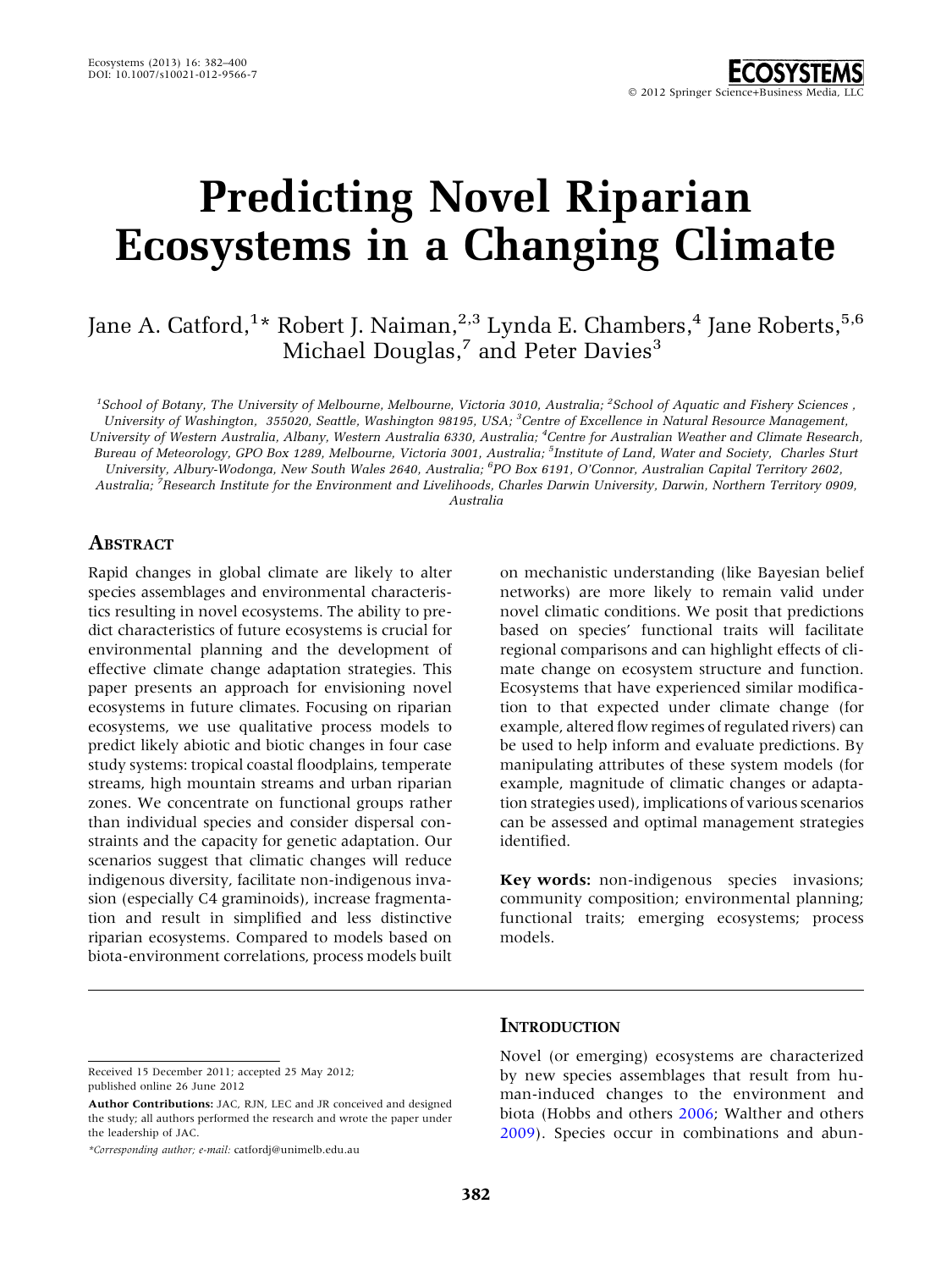dances that have not occurred previously, which can prompt changes in ecosystem structure and function (Hobbs and others [2006](#page-16-0)). Humans intentionally and unintentionally facilitate the development of novel ecosystems through the extinction of indigenous taxa or depletion of their propagule pool, introduction of non-indigenous taxa, creation of dispersal barriers (for example, cities, roads, dams) and environmental modifications (for example, agriculture, fire suppression, river regulation, overgrazing; Hobbs and others [2006](#page-16-0)). Hybrid ecosystems have a combination of original and novel components that are outside the historical range of ecological variability (Hobbs and others [2009\)](#page-16-0). There are no definitive boundaries between hybrid and novel ecosystems, so—for simplicity—we refer to both as novel ecosystems in this paper.

Biological invasions and climate change are among the most widespread and dominant causes of ecological change in all types of environments (Pressey and others [2007](#page-17-0)); their global reach and increasing rates of change suggest that many of the world's ecosystems will transition to novel states, including riparian zones. Human-induced climate change and the associated increase in greenhouse gas concentrations are predicted to affect precipitation, temperature, storminess and precipitate a rise in sea level (Hulme [2005](#page-16-0)). The type, extent, and intensity of these changes will vary among ecosystems and their geographic location, so myriad scenarios may unfold. Being the interface between terrestrial and freshwater ecosystems (Naiman and Décamps [1997](#page-17-0); Naiman and others [2005\)](#page-17-0), riparian ecosystems are affected by changes that occur to watercourses, catchments and riparian zones themselves (Davies [2010](#page-15-0)). Of particular concern are global alterations in river discharge; in future climates, many river basins will experience water stress either from extended periods of waterlogging or from drought (Palmer and others [2008;](#page-17-0) Vörösmarty and others [2010\)](#page-17-0). Rapid changes in climate may reduce or eliminate habitable space for many species (Pressey and others [2007](#page-17-0)), alter species distributions, prompt changes in biotic interactions (Morin and Thuiller [2009](#page-17-0)) and will potentially alter ecosystem processes and services (S. J. Capon, S. Williams, L. Chambers and others, unpublished).

In addition tochanges prompted by various types of environmental modification (Catford and others [2011\)](#page-15-0), human-mediated introduction of non-indigenous (non-native, alien, exotic) species is altering community composition at an ever-increasing rate (Hulme and others [2009\)](#page-16-0). Predictions suggest that, under climate change, non-indigenous species will

expand and reproduce in previously inhospitable areas (Walther and others [2009](#page-17-0)) and that higher temperatures will favor traits that are usually possessed by non-indigenous species, facilitating their dominance (Sandel and Dangremond [2012\)](#page-17-0). Growth rates of invasive plant species may increase more than their indigenous counterparts from  $CO<sub>2</sub>$  enrichment (Dukes and others [2011](#page-16-0)). Combined with their greater plasticity (Davidson and others [2011](#page-15-0)) and broader environmental ranges (Canning-Clode and others  $2011$ ; Davey and others  $2012$ ),  $CO<sub>2</sub>$  enrichment may facilitate the dominance of invasive species. Dispersal will become more important as environmental conditions shift geographically thus giving a further advantage to non-indigenous species, which are likely to experience greater dispersal opportunities than indigenous species because of their close association with humans (Catford and others [2012](#page-15-0)). Unlike indigenous species that are adapted to historical conditions, non-indigenous species may also be pre-adapted (or adapt rapidly) to new environmental conditions (Catford and others [2012\)](#page-15-0). Riparian ecosystems are among the most invaded types of ecosystem (Richardson and others [2007\)](#page-17-0) and it is likely that they will continue to have a high non-indigenous component in the future.

Natural resource management, maintenance of ecosystem services and conservation of biodiversity require information about patterns of biodiversity and ecosystem processes and condition (Pressey and others [2007\)](#page-17-0). The ability to predict the ecological character and function of future ecosystems is therefore crucial for environmental planning, like reserve design, and the development of effective mitigation and adaptation strategies (Morin and Thuiller [2009](#page-17-0)). Because, by definition, novel ecosystems have not previously existed, it is very difficult to predict their characteristics and few attempts have been made to do so. Controlled experiments cannot be carried out at appropriate spatial or temporal scales, so modeling approaches are required.

In this paper, we propose a qualitative approach for envisioning future riparian ecosystems. Based around four recommendations, we present the approach in the first part of the paper. We then use four case studies from contrasting environments to illustrate the approach and to determine:

- Whether certain characteristics make some ecosystems more susceptible to climate-induced shifts in community structure than others; and Which aspect of climate change seems to have the
- greatest effect on community structure and therefore should be a research priority.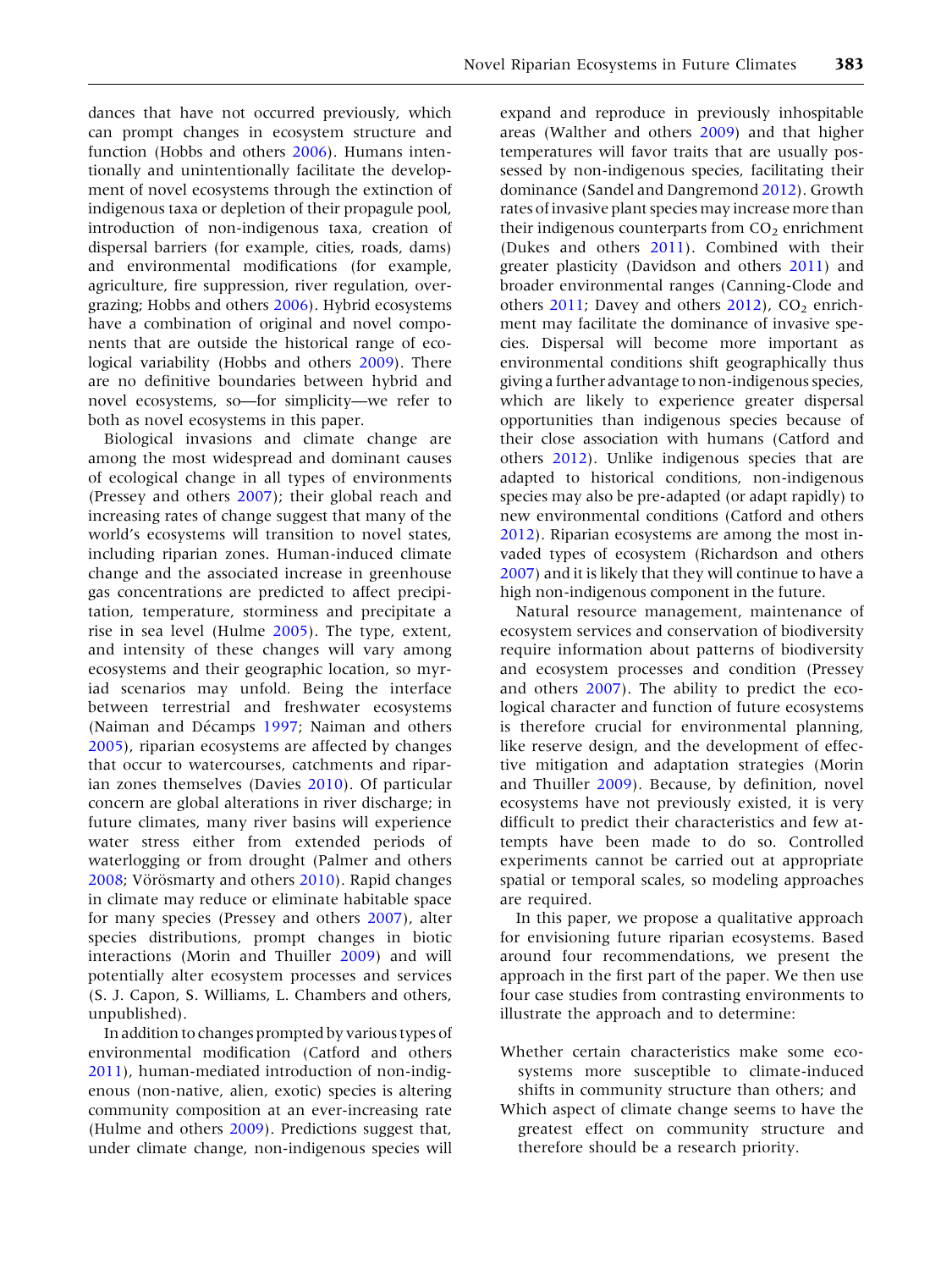Focusing on changes in community structure, we investigate likely consequences of climate change for tropical floodplains, temperate streams, high mountain streams and urban riparian zones. The paper centers on Australian riparian zones experiencing climate change, but we note that the approach can be applied to ecosystems in other biomes that are subject to environmental change. Although human adaptations to climate change can lead to novel ecosystems, we do not address these changes. Instead we concentrate on unintentional physical and biogeochemical changes that, although the result of human activities, are outside of direct and immediate human control and manipulation.

## WAYS TO PREDICT NOVEL ECOSYSTEMS: LAYING OUT AN APPROACH

Recommendation 1: Use Process Models to Predict Characteristics of Future Ecosystems, but Integrate Their Predictions with Those from Other Models

We advocate the use of process (or mechanistic or causal) models, rather than correlative models, when envisioning characteristics of novel ecosystems. Process models are based on ecological mechanisms, dynamics and feedbacks; they consider the various factors that influence ecosystem characteristics and indicate how a change in one factor can lead to changes in others (Pearl [2009](#page-17-0)). Using forecasts about environmental change combined with current understanding of ecological relationships and processes, process models can be used to predict ecological responses. Because they are based on mechanistic understanding, such predictions are more general than those based purely on correlative relationships and are more likely to remain valid under novel climatic conditions (Koca and others [2006\)](#page-16-0). However, like any predictive models, process models assume that current knowledge can predict future relationships (Hulme [2005\)](#page-16-0). However, if relationships are nonlinear and move to a level and type not witnessed before, the capacity to predict cause-effect relationships will diminish. Updating cause-effect relationships as new information becomes available is crucial for the efficacy of process models.

There are a number of forms that predictive models can take (Ferrier and Guisan [2006](#page-16-0); Koca and others [2006](#page-16-0); Morin and Thuiller [2009](#page-17-0); Kearney and others [2010](#page-16-0)). To help counter deficiencies in individual modeling approaches, it is important to develop several different types of models and compare their predictions (Morin and Thuiller [2009;](#page-17-0) Kearney and others [2010](#page-16-0)). Accordingly, a number of existing modeling approaches could be adapted to help predict novel ecosystems, for example, models based on responses of specific species (Morin and Thuiller [2009\)](#page-17-0), vegetation types (Koca and others [2006\)](#page-16-0) and communities (Ferrier and Guisan [2006](#page-16-0)).

Here we devise qualitative process models based on expert knowledge. A pre-requisite of quantitative models, qualitative models enable rapid appraisal of the type of ecological changes that can be expected under climate change. Qualitative models can be used to gauge the relative importance of different drivers, though the magnitude of changes cannot be accurately assessed.

#### Recommendation 2: Use Functional Groups, as well as Species, to Predict the Types of Communities that will Develop in the Future

We recommend that predictions based on functional groups be used to complement predictions about individual species and vegetation types. Functional groups are collections of taxa grouped according to shared traits, life history characteristics or ways they interact with the environment (Keith and others [2007\)](#page-16-0). Classifications can be based on species' morphological, physiological, phenological, and behavioral characteristics. Functional traits affect growth, reproduction and survival of organisms (Violle and others [2007](#page-17-0)) and can indicate early responses to environmental change (Merritt and others [2010](#page-16-0)), including climate. In this article, we are specifically interested in shifts in community structure that relate to climate change so we concentrate on the biological form of animal and plant taxa and, when germane, use these descriptions in combination with the environmental preferences of the taxa (Table [1](#page-3-0)). However, for illustrative purposes, we occasionally refer to culturally significant and species that may be considered ''keystone'' or ''umbrella'' species.

To date, most predictions about community composition under future climates have relied upon species-based forecasts (Hijmans and Graham [2006\)](#page-16-0). Correlative species distribution models and mechanistic niche models can indicate the likely future distribution and abundance of individual species (Elith and others [2010](#page-16-0)), and these approaches have merit when interested in the fate of particular species (especially when used in combination; Morin and Thuiller [2009](#page-17-0)). However, the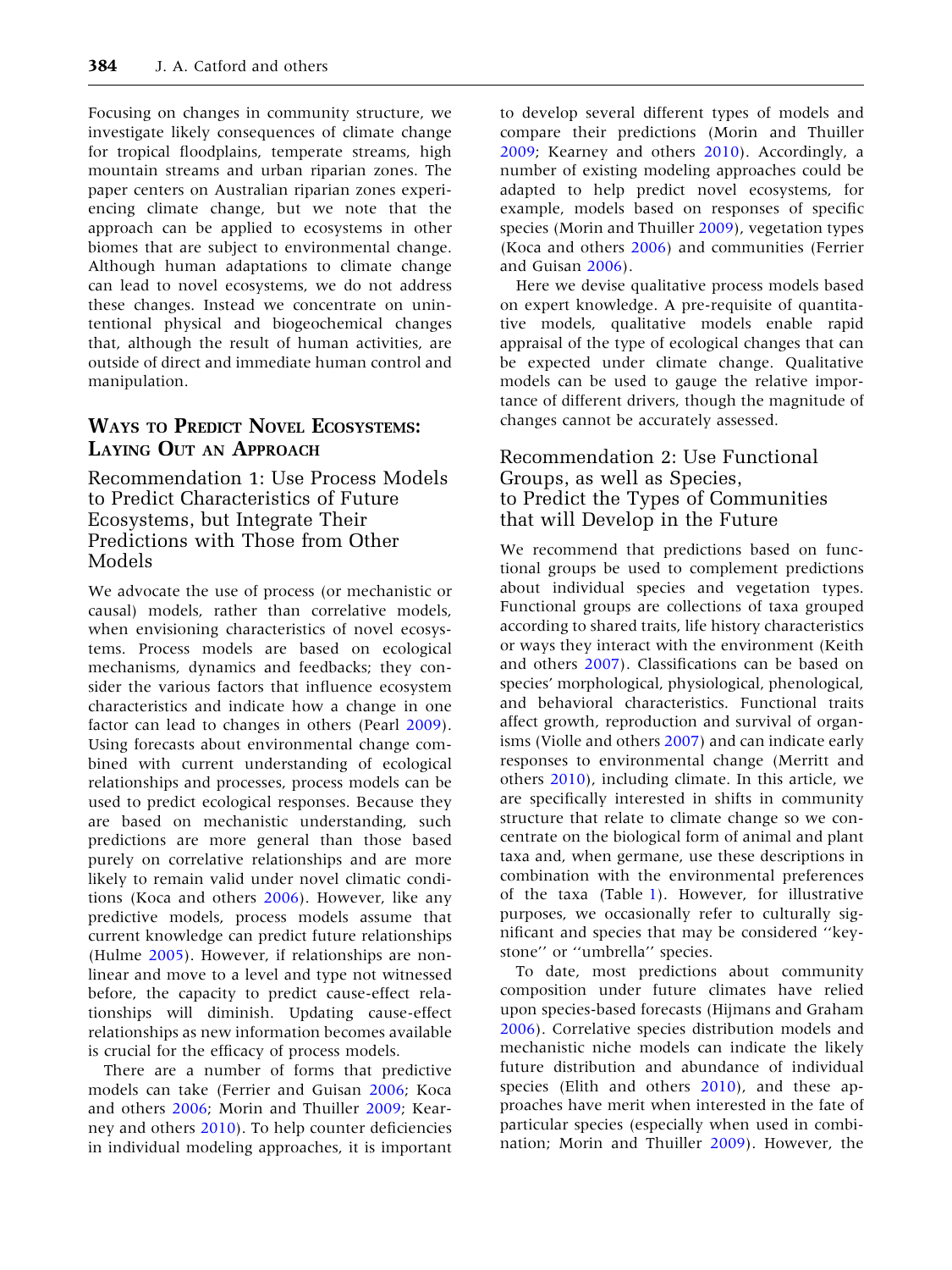| Descriptors                   | Definition                                                                                                                                                                                                                                                                                                                                |
|-------------------------------|-------------------------------------------------------------------------------------------------------------------------------------------------------------------------------------------------------------------------------------------------------------------------------------------------------------------------------------------|
| Response to climate change    |                                                                                                                                                                                                                                                                                                                                           |
| Temperature                   |                                                                                                                                                                                                                                                                                                                                           |
| Stenothermic                  | Organisms that can only function in a narrow range of temperatures                                                                                                                                                                                                                                                                        |
| Eurythermic                   | Organisms that can function over a broad range of temperatures                                                                                                                                                                                                                                                                            |
| Hydrology                     |                                                                                                                                                                                                                                                                                                                                           |
| Aquatic                       | Organisms that live, grow and reproduce underwater                                                                                                                                                                                                                                                                                        |
| Semi-aquatic                  | Organisms that inhabit wet-dry ecotone                                                                                                                                                                                                                                                                                                    |
| Terrestrial                   | Organisms that inhabit dry land. Includes organisms that live on saturated soil or where                                                                                                                                                                                                                                                  |
|                               | the water table is below soil surface                                                                                                                                                                                                                                                                                                     |
| Fire                          |                                                                                                                                                                                                                                                                                                                                           |
| Fire adapted                  | Organisms that are able to withstand fire through physiological adaptation (resistance or                                                                                                                                                                                                                                                 |
|                               | tolerance in plants) or behavioral responses (avoidance in animals)                                                                                                                                                                                                                                                                       |
| Fire sensitive                | Organisms that are killed by fire                                                                                                                                                                                                                                                                                                         |
| Salinity                      |                                                                                                                                                                                                                                                                                                                                           |
| Salt-tolerant                 | Organisms that can function in saline and brackish (and potentially freshwater) conditions                                                                                                                                                                                                                                                |
| Salt-intolerant               | Organisms that can only function in freshwater and are very sensitive to increases in                                                                                                                                                                                                                                                     |
|                               | salinity                                                                                                                                                                                                                                                                                                                                  |
| Carbon dioxide                |                                                                                                                                                                                                                                                                                                                                           |
| $CO2$ sensitive               | Organisms whose growth rate and physiological processes are sensitive to $CO2$ concen-                                                                                                                                                                                                                                                    |
|                               | trations                                                                                                                                                                                                                                                                                                                                  |
|                               | Organisms whose growth rate and physiological processes vary little with changes in CO <sub>2</sub>                                                                                                                                                                                                                                       |
| $CO2$ insensitive             | concentrations                                                                                                                                                                                                                                                                                                                            |
|                               |                                                                                                                                                                                                                                                                                                                                           |
| Origin of biota<br>Indigenous |                                                                                                                                                                                                                                                                                                                                           |
|                               | Species that are locally native to the region of interest                                                                                                                                                                                                                                                                                 |
| Non-indigenous                | Species that are not locally native; includes alien/exotic/non-native species and species<br>that are native to Australia but have not historically occurred in the region of interest                                                                                                                                                    |
| Structural form of biota      |                                                                                                                                                                                                                                                                                                                                           |
| Plants                        |                                                                                                                                                                                                                                                                                                                                           |
| Trees                         | Perennial woody plants that usually have many secondary branches that are clear of the                                                                                                                                                                                                                                                    |
|                               | ground and are on a single main stem or trunk with strong apical dominance                                                                                                                                                                                                                                                                |
| Shrubs                        | A woody plant that branches below or near the ground into several main stems, so has no<br>clear trunk. Includes scramblers (for example, Rubus species) and subshrubs (for<br>example, Erica species)                                                                                                                                    |
| Climbers                      | Plants that have trailing or scandent stems or runners. Includes vines                                                                                                                                                                                                                                                                    |
| Forbs <sup>1</sup>            | Herbaceous flowering plants that are not graminoids                                                                                                                                                                                                                                                                                       |
| Graminoids <sup>1</sup>       | Graminoids are monocotyledonous plants with narrow leaves growing from the base. They<br>include grasses, sedges, rushes.                                                                                                                                                                                                                 |
| C <sub>3</sub>                | C3 graminoids use a C3 pathway to capture carbon from photosynthesis and produce a 3-<br>carbon molecule; C3 plants are adapted to cool season establishment and growth in<br>either wet or dry environments                                                                                                                              |
| C4                            | C4 graminoids use their additional C4 pathway to produce a 4-carbon molecule; C4 plants<br>are better adapted to warm or hot seasonal conditions under moist or dry environments;<br>compared to C3 plants, C4 plants have higher light requirements, higher productivity,<br>lower moisture requirements and are more sensitive to frost |
| Algae                         | Eukaryotic, typically autotrophic, organisms that lack many of the distinct organs found in<br>land plants (for example, roots, stems, leaves)                                                                                                                                                                                            |
| Animals                       |                                                                                                                                                                                                                                                                                                                                           |
| Invertebrates                 |                                                                                                                                                                                                                                                                                                                                           |
| Microinvertebrates            | Organisms without a backbone that are generally less than 1-5 mm in size                                                                                                                                                                                                                                                                  |
| Macroinvertebrates            | Organisms without a backbone that are generally 5 mm or larger in size; macroinverte-<br>brates are typically more tolerant of environmental fluctuations and are longer lived<br>than microinvertebrates                                                                                                                                 |
| Vertebrates                   |                                                                                                                                                                                                                                                                                                                                           |
| Mammals                       | Air-breathing endothermic organisms characterized by the possession of hair, three middle<br>ear bones and mammary glands that are functional in mothers with young                                                                                                                                                                       |

<span id="page-3-0"></span>Table 1. Details of the Functional Classification Scheme Used in the Paper.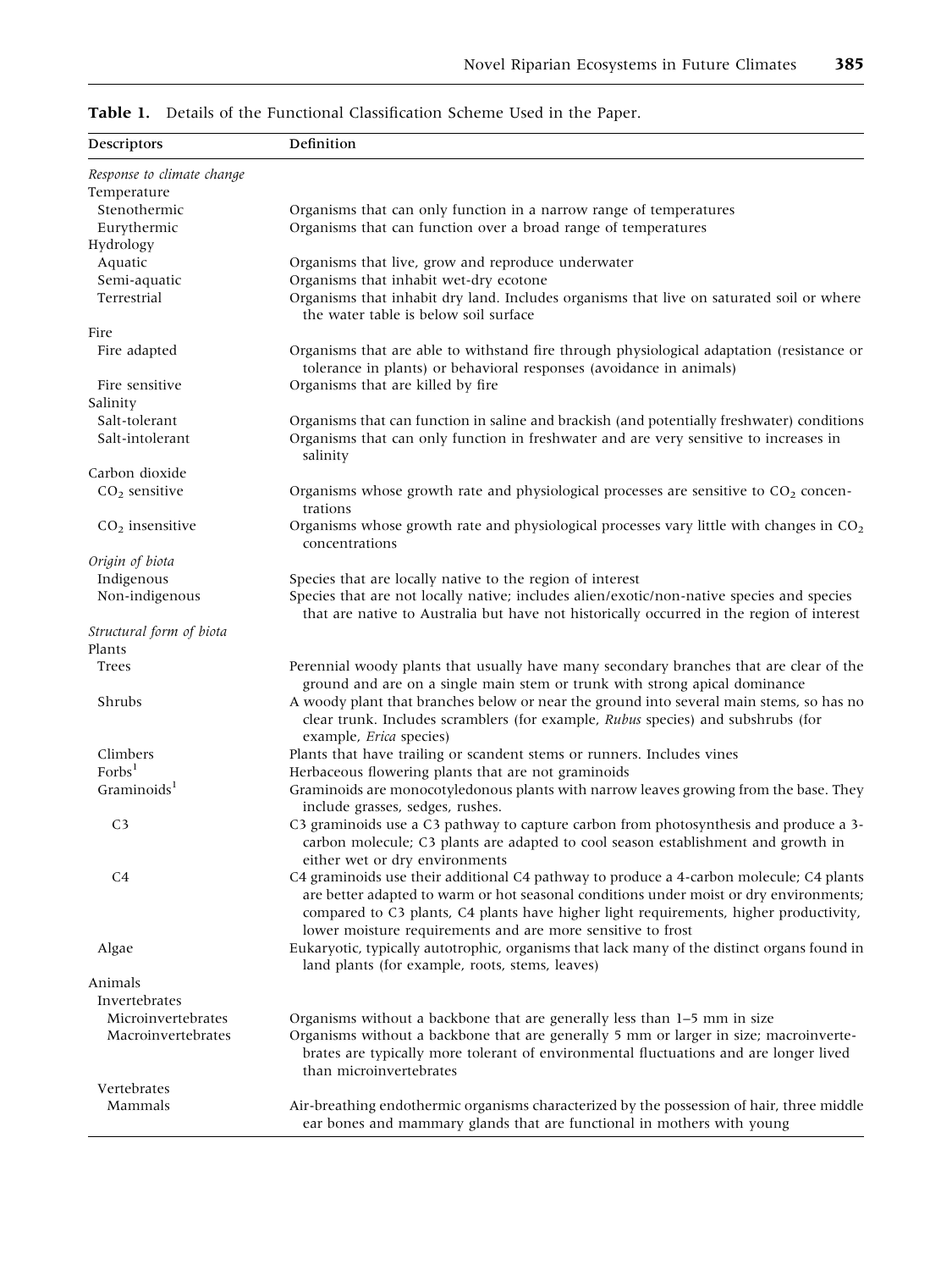| <b>Descriptors</b> | Definition                                                                                 |
|--------------------|--------------------------------------------------------------------------------------------|
| Birds              | Air-breathing endothermic organisms that lay eggs, are feathered, winged and bipedal       |
| Reptiles           | Air-breathing, ectothermic tetrapods characterized by skin covered in scales and/or scutes |
| Amphibians         | Air-breathing ectothermic tetrapods with eggs that are not surrounded by membranes         |
| Fish               | Gill-bearing aquatic craniate organsims that lack limbs with digits                        |

Table 1. continued

<sup>1</sup>With some exceptions (for example, Bambusa species), forbs and graminoids are collectively referred to as herbs; herbs lack woody stems.

large number of species (including those in Australia's biodiverse riparian zones) makes broadscale application of these approaches untenable; there are insufficient data and resources to model the distributions of thousands of species. Plus, individual species respond differently in different places making it hard to generalize from one region to the next. Even in mechanistic niche models that incorporate species' ecophysiological requirements, community interactions cannot be accurately predicted. Although lack of information about community dynamics limits the ability of any method (including those based on functional groups) to accurately predict the composition of future biological communities (compare Ferrier and Guisan [2006\)](#page-16-0), more general approaches may be less sensitive to this uncertainty. For instance, individual species from one functional group may buffer the response of others.

Use of functional groups overcomes some of the disadvantages of using a species-based approach (Neilson and others [2005\)](#page-17-0). Based on traits rather than the identity of individual taxa, functional groups enable findings to be generalized and compared across ecosystems and biomes (Westoby [1998](#page-18-0)). Depending on the type of functional classification used, they enable implications of climate change for ecosystem structure and function to be more apparent (Violle and others [2007\)](#page-17-0) and often can integrate information about constituent taxa.

The influence of history on community composition may be less important when considering functional groups as opposed to individual species. Variation in the order of species immigration results in diverse and often unpredictable community assemblages, but community assembly based on trait-based functional groups may be less stochastic and more deterministic (Fukami and others [2005;](#page-16-0) though evidence for this remains mixed: Trowbridge [2007\)](#page-17-0). It should, however, be acknowledged that not all species will follow the trends of their group (Keith and others [2007](#page-16-0)), and it can be harder to evaluate model predictions when using groups of taxa (Neilson and others [2005\)](#page-17-0).

#### Recommendation 3: Use of Analogue Systems to Help Envisage the Sorts of Ecosystems that Might Develop in the Future

Although novel ecosystems are—by definition— "new", it may be possible to use ecosystems with similar attributes (or those that have experienced similar conditions at some point in time) to help inform predictions. Flow regulation and diversion of water from rivers may result in similar effects as the reduction in precipitation associated with climate change. Similarly, urbanization and an increase in the proportion of impervious surfaces may be similar to an increase in extreme flow events: both result in a ''flashy'' hydrograph with increased river discharge over a short period of time. In this sense, information about ecological changes in regulated and urban rivers could be used to inform predictions about climate change effects in unregulated and rural rivers. As well as modified systems, ecosystems in different biogeographic regions may serve as suitable comparisons. For example, many lowland rivers in Australia's temperate south-east may become more like dryland rivers in arid and semi-arid Australia. At a broader level, these systems could even start to resemble those in southern states of the US, like Arizona and Nevada.

The use of functional groups will facilitate comparisons across biogeographic regions. Further, the world's biota is becoming increasingly similar (Stohlgren and others [2011\)](#page-17-0) as the rate of species transfer and biological invasions continues to rise (Hulme and others [2009\)](#page-16-0), so regional differences in biota are declining (Villéger and others [2011](#page-17-0)). Knowledge of similar ecosystems could be used to help inform the development of process-based models for predicting novel ecosystems, but care must be taken as differences may still be great.

#### Recommendation 4: Incorporate Information About Taxon Migration Rates, Dispersal Patterns and Genetic Adaptation

The majority of models that predict biological responses to climate change do not explicitly consider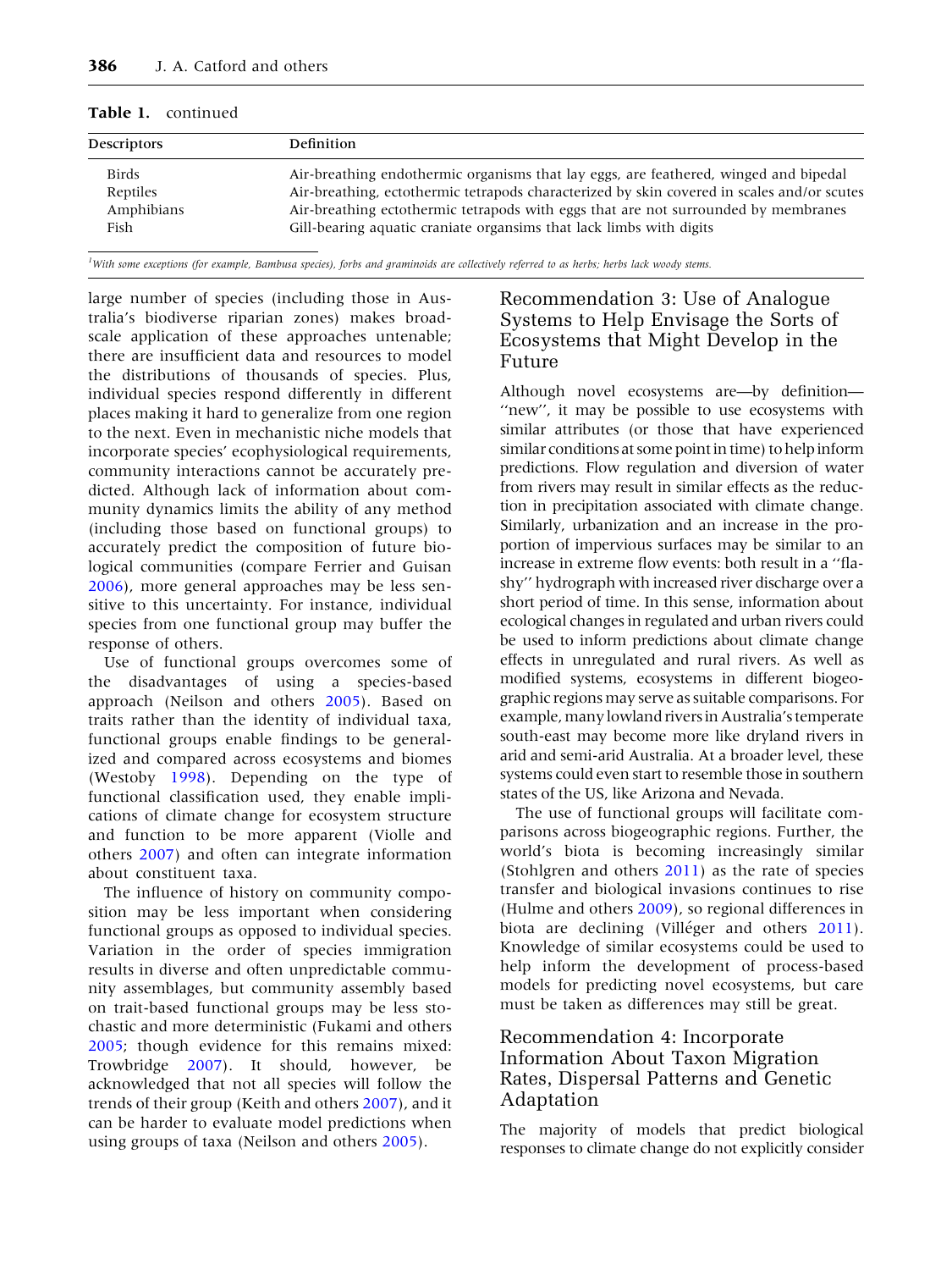species migration or dispersal (Neilson and others [2005](#page-17-0); but refer to work on invasive species, for example, Elith and others [2010](#page-16-0)). However, it cannot be assumed that, just because a species can tolerate the environmental conditions of a site, it will occur there now or in the future. Whether based on individual species or functional groups, modeling approaches need to include information about migration and succession processes (Neilson and others [2005\)](#page-17-0), dispersal pathways (including the role of humans as dispersal vectors) and proximity of source populations.

Similarly, the ability of a species or population to adapt to altered conditions must be considered. It is likely that species with higher phenotypic or genotypic plasticity will tolerate changes in climate better than species with low genetic diversity or plasticity. This is thought to be one reason why the abundance of invasive non-indigenous species will increase under climate change (Davidson and others [2011\)](#page-15-0).

#### SCENARIOS OF CHANGE

Using the four recommendations presented above, we develop process models to examine the potential consequences of climate change in four riparian ecosystems in Australia. The patterns and consequences of climate change for riparian zones will vary according to local conditions. These conditions include not only the rate and magnitude of climate alterations but also how they interact with topography, land use, human legacies (for example, past land uses), flow regimes for water and sediment, and indigenous and non-indigenous species. We illustrate this complexity by examining expected changes for riparian zones in contrasting environmental settings and with different histories of human activities. The sites represent a broad range in environmental characteristics and thus have the potential to indicate general trends as well as regional differences. They are also ecosystems with which we are most familiar. We consider climate change impacts on temperature, precipitation, sea level rise and carbon dioxide concentrations. Addressing the aims of the paper, we use the models to assess whether some ecosystems are more vulnerable to change than others, and which aspect of climate change is likely to have the greatest effect on community structure. We first provide an overview of climate change impacts predicted in Australia.

#### CLIMATE CHANGE IMPACTS

As global climate change escalates, it is expected that average temperatures in Australia will rise by

0.6–1.5°C above 1990 temperatures by 2030 and 2.2–5 $\degree$ C by 2070 (Cleugh and others [2011\)](#page-15-0). Rainfall projections are less certain than temperature projections, but most models suggest that rainfall will decline in southern Australia, particularly during winter (Davies [2010](#page-15-0)), and spring rainfall will markedly decline in southern and eastern Australia (Cleugh and others [2011\)](#page-15-0). The magnitude of extreme rainfall events is expected to increase throughout the country (Cleugh and others [2011](#page-15-0)). In south-eastern Australia, reductions in snow depth and season length and an earlier timing of maximum snow depth are predicted (CSIRO and Bureau of Meteorology [2007\)](#page-15-0). The El Niño-Southern Oscillation, a major driver of climate variability in eastern Australia, will become more extreme and droughts more severe (DECCW [2010](#page-15-0)). Changes in the seasonality and amount of precipitation will have important implications for stream flow and soil moisture. Warmer and drier conditions in southern Australia are likely to result in an increased fire-weather risk and a lengthening of the fire season (Lucas and others [2007](#page-16-0)). There is some uncertainty as to the magnitude of future sea level rise, but it is anticipated that sea level rise will increase the frequency of coastal flooding. For instance, coastal flooding events that used to occur once in every 100 years may occur more than once a year by 2100 (Cleugh and others  $2011$ ).  $CO<sub>2</sub>$  levels are expected to continue to rise until at least 2040 (Nakicenovic and others [2000\)](#page-17-0), and further increases in  $CO<sub>2</sub>$  levels are likely to amplify long-term average warming (Pachauri and Reisinger [2007\)](#page-17-0).

## TROPICAL FLOODPLAINS IN NORTHERN AUSTRALIA

Coastal floodplain wetlands that flank macro-tidal river systems are conspicuous riparian habitats in northern Australia (Bayliss and Yeomans [1990](#page-15-0)). Having formed only 1,500–6,000 years ago, these seasonally inundated floodplains are recent landscape features yet they are highly productive and rich in biodiversity (Finlayson and others [2006](#page-16-0)). Internationally recognized for significant natural and cultural values they include, among others, the Ramsar and World Heritage listed wetlands of Kakadu National Park (Finlayson and others [2006](#page-16-0)). Environmental alterations caused by climate change will be large and complex in these tropical floodplain ecosystems.

The floodplains are still largely vegetated by indigenous species, but they are currently being modified by non-indigenous plants and animals and by altered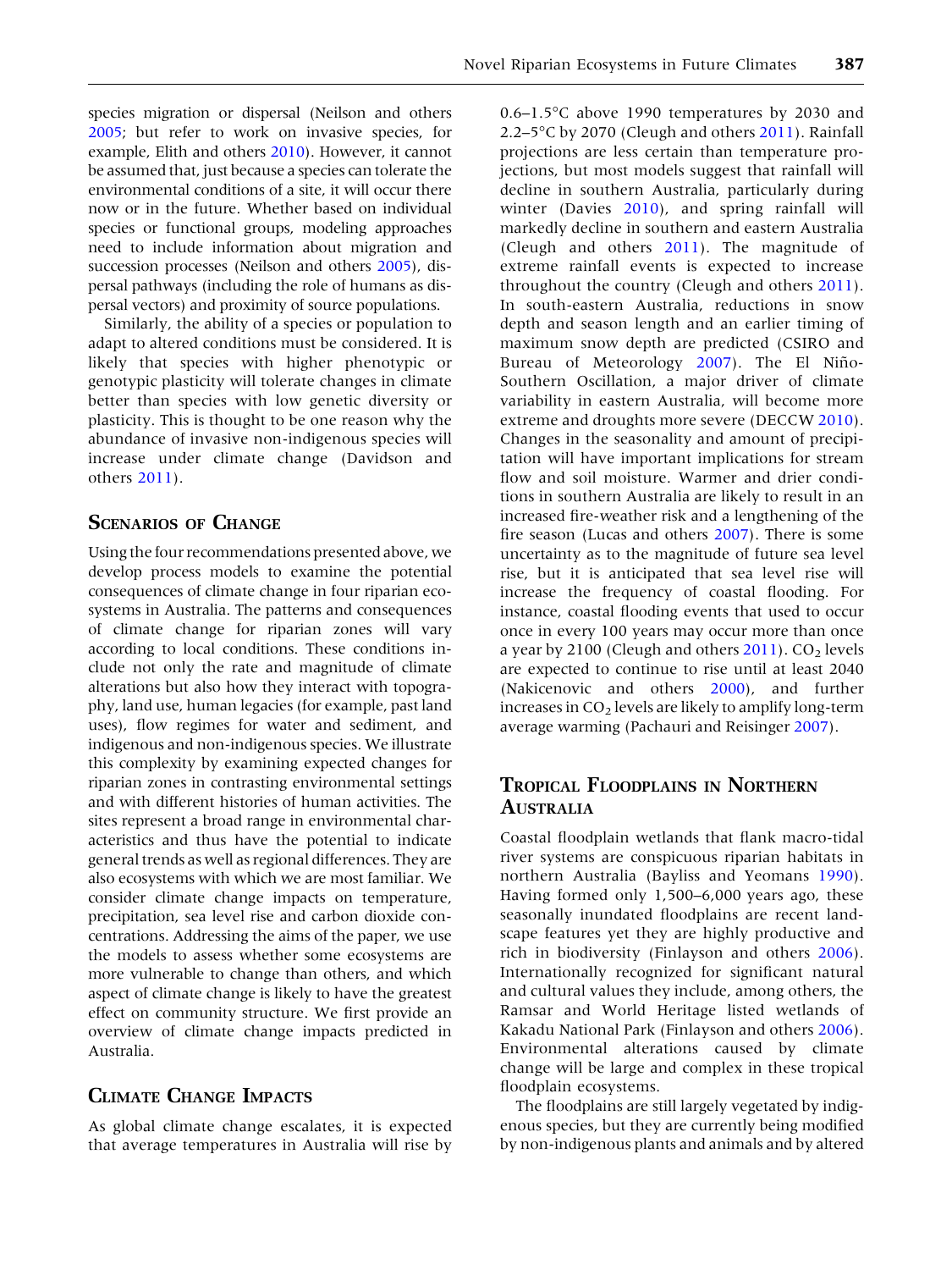<span id="page-6-0"></span>

Figure 1. Conceptual model of ecological responses to projected changes in sea level, storm intensity, and carbon dioxide levels in tropical coastal floodplains in northern Australia.

fire regimes (Pusey and others [2011\)](#page-17-0). They are also susceptible to rising sea levels (Bartolo and others [2008\)](#page-15-0) because of their low elevation (most are <2 m above sea level). The landward margins of the floodplains are topographically constrained, so the floodplains cannot migrate inland as sea levels rise. Projections for sea level rise during the next century range from 0.4 to 1.0 m (Horton and others [2008\)](#page-16-0). Although it is difficult to reliably quantify the extent of seawater intrusion in northern Australia due to a lack of high resolution elevation models, it is likely that more than half of the floodplain wetlands will be inundated with seawater over the next 50 years (Bartolo and others [2008\)](#page-15-0) and nearly all within 300- 400 years (Traill and others [2010\)](#page-17-0).

The likely effects of seawater intrusion are based on previous experiences of seawater intrusion in the Northern Territory, on recent modeling of the potential impacts on key fauna and on recent research into the ecological role of tropical floodplains (Figure 1). Seawater intrusion has already occurred in some areas due to human activity, extreme weather events and the effects of nonindigenous water buffalo (Bubalus bubalis). These provide a valuable analogue for the likely effects of climate-induced changes. Elevated sea levels will alter floodplain hydrology and water quality. Seawater intrusion will dramatically change the pattern of floodplain inundation as it will be driven by tidal movement and storm surge rather than rain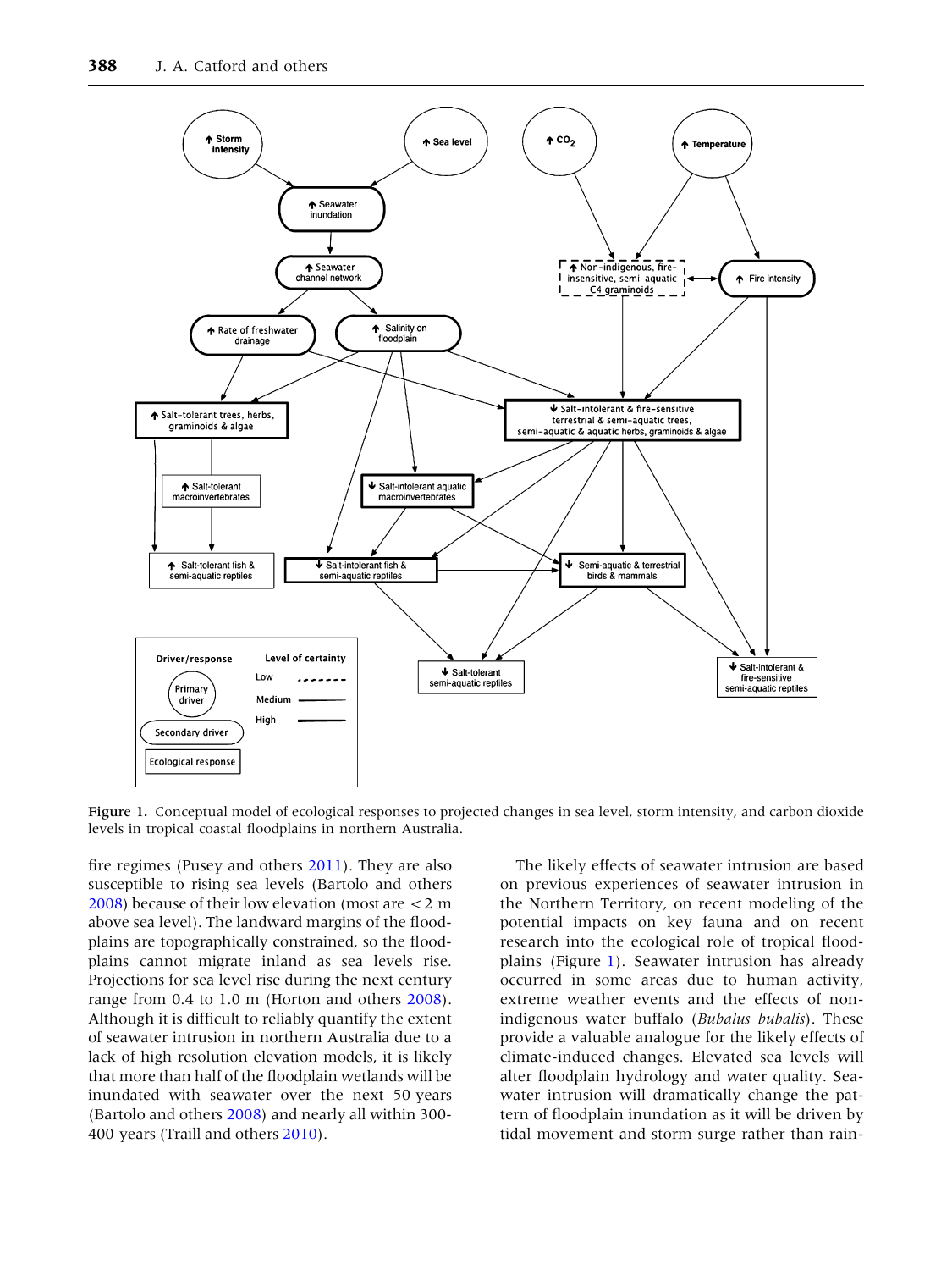fall alone. Saline water makes floodplain soils more dispersive, which will in turn extend seawater channels, facilitate the ingress of seawater (Winn and others [2006\)](#page-18-0) and increase the drainage of freshwater from floodplains (Petty and others [2007\)](#page-17-0). Increased salinity can kill salt-intolerant vegetation and facilitate a transition to salt-tolerant trees, forbs and graminoids, such as mangroves. For example, the East Alligator River has already experienced tidal intrusion up to 4 km inland, resulting in a nine-fold increase in the area of saline mudflats and a loss of salt-intolerant semi-aquatic vegetation, including 64% of the original Melaleuca forest (Winn and others [2006\)](#page-18-0). Seawater intrusion has also prompted upstream colonization by mangroves in the Wildman and South Alligator Rivers (Cobb and others [2007](#page-15-0)). The most dramatic example of seawater intrusion in northern Australia is on the Mary River. Since tidal creeks began extending into Mary River wetlands in the 1930s and 1940s, more than 17,000 ha of freshwater floodplain have been affected by seawater, which has resulted in vast areas of salt-intolerant vegetation being replaced by a saline swamp and a transition to salt-tolerant vegetation (Mulrennan and Woodroffe [1998](#page-17-0)).

The loss of salt-intolerant vegetation has serious consequences for floodplain fauna including semiaquatic birds such as magpie geese (Anseranas sem-ipalmata, Figure [1](#page-6-0)), which rely on freshwater vegetation for forage and nesting. Magpie geese, once widespread across Australia but now restricted to the north, have a population of less than 3 million (Delaney and others [2009](#page-16-0)). They are a tourist icon, a popular species for recreational hunting, an important food source for Aboriginal people and are ecologically important because of their abundance (Delaney and others [2009](#page-16-0)). Modeling has shown that a loss of just 5% of the wetland habitat currently available to magpie geese could reduce populations to just a few thousand individuals and possibly initiate an ecological bottleneck or ''pointof-no-return'' (Traill and others [2010\)](#page-17-0). Other waterbirds, reptiles, such as the saltwater crocodile (Crocodylus porosus), and mammals that use the floodplains in the dry season will also be affected by reductions in the availability of suitable food and habitat (Figure [1](#page-6-0); BMT WBM [2010](#page-15-0)). For other animals though, effects will be more direct: it will simply be impossible for some to persist in the saline water, for example, salt-intolerant fish and reptiles such as freshwater turtles.

Saline water and the loss of freshwater floodplain vegetation will likely alter the food supply for many species through a reduction in freshwater epiphytic

algae, which grows on plants and is a primary carbon source on these floodplains (Figure [1](#page-6-0); Douglas and others [2005](#page-16-0)). Change in salinity and primary productivity may affect other aquatic habitats as many fish species feed, grow and reproduce on the floodplains and transport this energy to upstream riverine or downstream estuarine and coastal ecosystems (Jardine and others [2012\)](#page-16-0). The floodplains are critical to the life history of many species including economically important fish species such as barramundi (Lates calcarifer).

Floodplains unaffected by seawater intrusion are also likely to be altered by direct climatic changes (Figure [1\)](#page-6-0). Elevated  $CO<sub>2</sub>$  (Williams and Baruch [2000\)](#page-18-0) and temperature (Hamilton [2010](#page-16-0)) favor nonindigenous, fire-tolerant semi-aquatic C4 graminoids (Williams and Baruch [2000\)](#page-18-0) such as para grass (Brachiaria mutica), which could replace the diverse indigenous vegetation with a non-indigenous monoculture (Douglas and O'Connor [2003](#page-16-0)) and increase dry season fuel loads (Douglas and O'Connor [2004](#page-16-0)) and fire intensities. Increased temperatures are also expected to result in more frequent and intense dry season fires, which could further reduce the abundance of salt-intolerant semi-aquatic trees (for example, Melaleuca sp.) as well as fire-intolerant terrestrial trees in riparian vine forests. It is also highly likely that non-indigenous pigs (Sus scrofa), which disturb the soil, alter local hydrology and compete with indigenous fauna for plants and invertebrates, will concentrate in the remaining floodplain areas putting further pressure on these refugial habitats.

# RIPARIAN ZONES IN TEMPERATE SOUTH-WESTERN AUSTRALIA

South-western Australia is a global biodiversity hotspot and the only one located on the Australian continent (Myers and others [2000](#page-17-0)). The Gondwanic origin of the biota, combined with a long period of geographic isolation, has resulted in distinctive riparian habitats and a high level of endemism in both freshwater and terrestrial species (Bunn and Davies [1990\)](#page-15-0). Streams and rivers are characterized by low rates of primary production and aquatic food webs rely heavily on the input of riparian carbon (Davies [2010](#page-15-0)).

Riparian zones in this region are highly degraded as a result of flow regulation, intensive agriculture (Horwitz and others [2008](#page-16-0)) and uncontrolled livestock access (Bunn and others [1999\)](#page-15-0). The clearing of indigenous vegetation commenced with European settlers in 1829 and escalated in the early part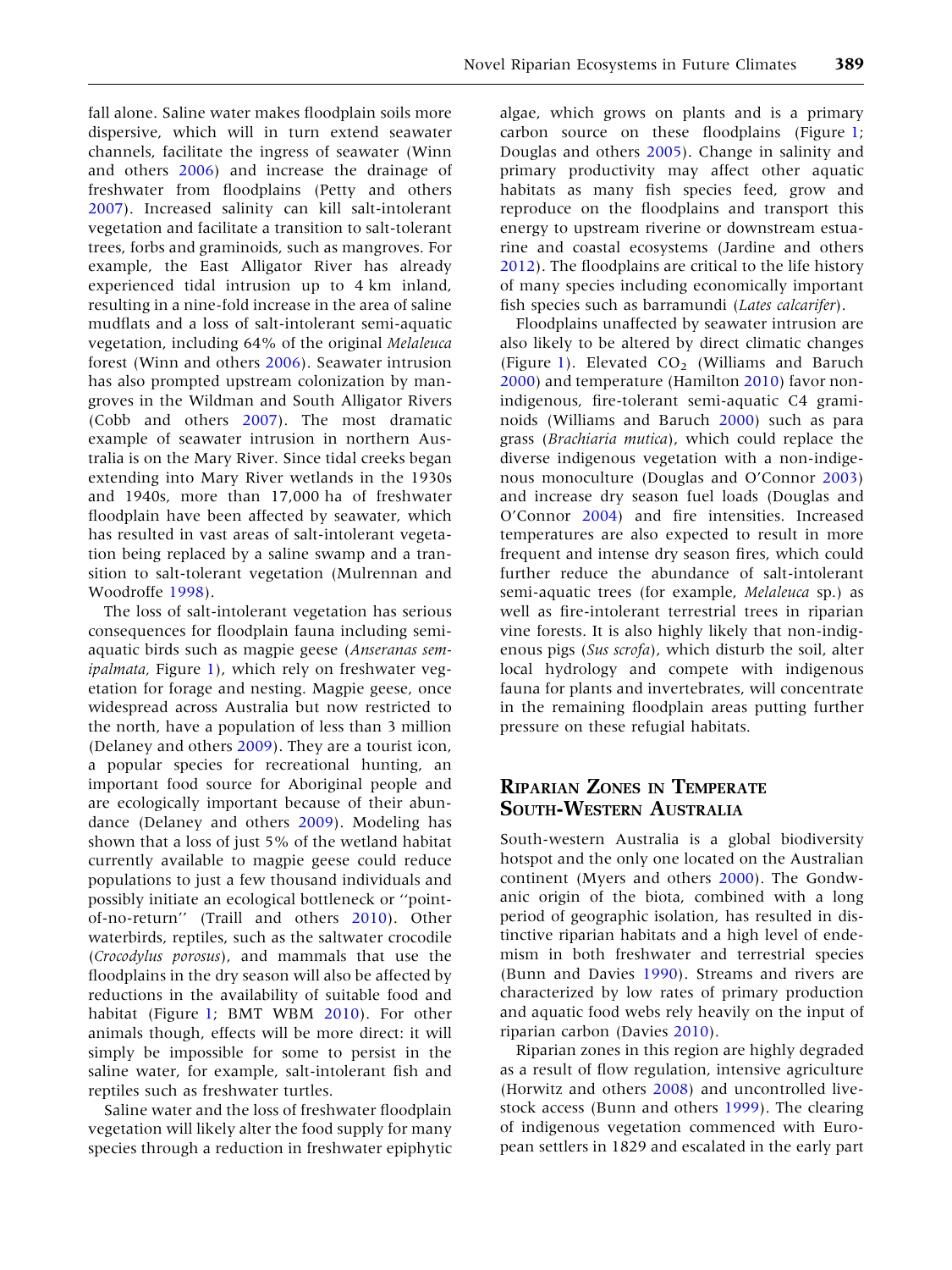<span id="page-8-0"></span>

Figure 2. Conceptual model of ecological responses to projected changes in sea level, storm intensity, temperature and rainfall on riparian ecosystems in temperate south-western Australia. Based on evidence from Davies [\(2010](#page-15-0)), CSIRO and Bureau of Meteorology [\(2007\)](#page-15-0) and Nakicenovic and others [\(2000](#page-17-0)). Legend as in Figure [1](#page-6-0).

of the twentieth century (Bolton [1972\)](#page-15-0) resulting in a fragmented distribution of remnant vegetation. Riparian restoration efforts have been patchy and success limited. Increasingly harsh climatic conditions (typically warming and drying) will interact with the already fragmented landscape of southwestern Australia (Horwitz and others [2008\)](#page-16-0) leading to further degradation and the creation of novel riparian ecosystems.

Many ecological processes in river and riparian habitats are regulated by the magnitude, frequency and seasonality of flows (Poff and others [1997\)](#page-17-0). As a consequence, substantial and complex changes are expected in riparian areas from climate change (Figure 2). Altering the timing of rainfall will affect seedset and the subsequent recruitment of riparian plants, particularly indigenous trees, which may in turn disrupt host-pollinator relationships (for example, a mismatch between insects emerging and plants flowering: Davies [2010](#page-15-0)). A reduction in the magnitude of winter flows will limit overbank flows and riparian inundation. Flow regulation in rivers in south-western Australia narrows the riparian zone and reduces overall plant species richness (Pettit and others [2001\)](#page-17-0). Such effects will likely be compounded under climate change, though an increase in invasive non-indigenous species in this region may partially compensate for declines in indigenous plant richness (O'Donnell and others [2012](#page-17-0)).

Drying and warming of the riparian zone will also lead to the removal of stenothermic animals and may indirectly facilitate the establishment of invasive animal species, which often tolerate a broader thermal range (in marine systems at least; Canning-Clode and others [2011](#page-15-0)). The predicted increase in the severity of fires will open the riparian canopy increasing light into the understory, thus providing more suitable conditions for non-indigenous plant species (Davies [2010\)](#page-15-0). In lower river reaches, sea level rise will increase the extent of floodplain inundation and will inhibit salt-intolerant species. Many river and riparian systems in south-western Australia have undergone secondary salinization as a consequence of overclearing (Horwitz and others [2008](#page-16-0)). The community structure of macroinvertebrates in these rivers has shifted from insect forms to a dominance of crustaceans, common in nearby still-water habitats (Bunn and Davies [1992](#page-15-0)). Increased sea levels and intrusion into lower river floodplains is expected to result in a similar response with a shift in community structure favoring crustaceans.

Overall, we foresee climate change leading to increased fragmentation, narrowing of riparian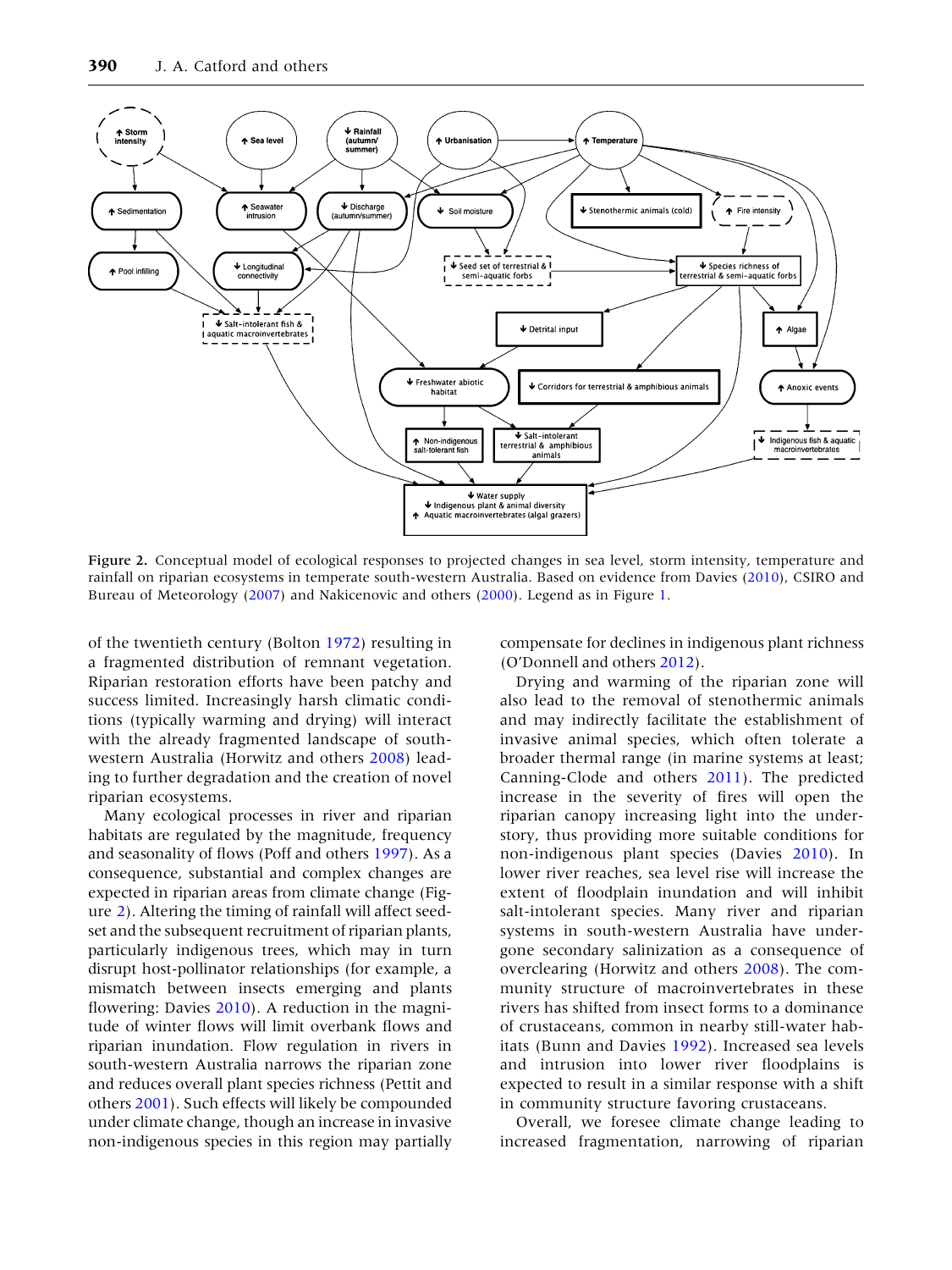zones and simplification (and homogenization) of the biota due to the loss of stenothermic species and increased abundance of non-indigenous flora that are dispersed widely by humans (Figure [2\)](#page-8-0). In particular, an increase in non-indigenous plants in these novel ecosystems, particularly C4 graminoids, will reduce the current strong subsidy between the riparian zone and in-stream food webs (Bunn and others [1997\)](#page-15-0). A more open canopy will encourage algal growth potentially leading to a shift from heterotrophy to autotrophy in streams. Increased autotrophy in association with low water levels is expected to increase the likelihood of anoxia. This could hasten the decline of indigenous species, especially fish and macroinvertebrates, and lead to an increase in more tolerant non-indigenous species.

Many riverine plant and animal species in southwestern Australia are endemic with small range sizes and restricted geographic distributions (Bunn and Davies [1990\)](#page-15-0). A result of range compression about 18,000 years ago, these endemic species have little genetic diversity (De Deckker [1986\)](#page-15-0) and many are now restricted to national parks and nature reserves in the cool, wet south coast of south-western Australia. As conditions become warmer and drier, these species are not be able to move southward nor is it likely that they can genetically adapt to the changes.

#### RIPARIAN ZONES IN THE HIGH COUNTRY

In south-eastern Australia, land over 1,000 m in elevation occurs as topographic islands with rounded tops and steep flanks, the largest and highest being the northern part of the Snowy Mountains. The high country is significant for its glacial landscapes, endemic plant and animal alpine species, and as the water source for economically important rivers such as the Snowy, Murray and Murrumbidgee. Although now largely reserved in national parks, the high country has a history of human use. Alluvial gold mining and timber harvesting have ceased, but tourism and hydro-electricity generation continues. Plant communities are mostly intact except where disturbed by roads and engineering structures, or by the 100-year legacy of cattle grazing, particularly in bogs and fens. Non-indigenous plant species are relatively few, with low cover (McDougall and others [2005\)](#page-16-0), though some highly invasive species have established recently and are spreading rapidly (for example, Hieracium aurantiacum, Orange hawkweed, Williams and others [2008\)](#page-18-0). Non-indigenous animals (for example, horses, deer and pigs) damage vegetation,

especially along stream edges and in wetlands (McDougall and Walsh [2002\)](#page-16-0).

The riparian plant communities of the high country are few, small in area and are floristically and structurally distinct from each other. They form a discontinuous riparian zone, arranged in altitudinal sequence from short alpine herbfields (forbs and graminoids) above the tree-line, to bogs in the alpine and subalpine zones (typically a mix of semi-aquatic mosses, namely Sphagnum cristatum, forbs, graminoids and shrubs), then a fringe of medium-tall semi-aquatic and terrestrial shrubs at lower forested elevations (Costin [1954\)](#page-15-0).

A prolonged drought (2001–2010) and the 2003 wildfires indicate some of the potential effects of a warmer, drier climate in the high country. Observations from this period thus serve as a suitable analogue for climate change. After a few years of reduced rainfall and higher temperatures, bogs and terrestrial herb communities will become drier (Good and others [2010](#page-16-0)) resulting in mortality and areal contraction and the development of bare patches (Figure [3\)](#page-10-0). These bare patches may be colonized by regenerating terrestrial graminoids and shrubs, invaded by indigenous and nonindigenous species, or eroded by summer storms or frost-heave (McDougall and others [2005](#page-16-0)). Once dry, bogs are more susceptible to wildfires, further shifting the balance from semi-aquatic herbs to terrestrial plants better adapted to fire (McDougall [2007\)](#page-16-0). Compounding this trend, the forbs and graminoids (including endemic species) dependent on snow patches may be replaced by other plants as the cover and persistence of snow declines (Green and Pickering [2009](#page-16-0)).

If the exposed patches of soils are eroded, the material is likely to accumulate in headwater streams, especially if perennial streams become intermittent because of reduced rainfall. Like the desiccated and burnt bogs, in-stream accumulations of sediment and organic materials may be colonized by non-indigenous, as well as indigenous, species (McDougall and others [2011](#page-16-0)). Most non-indigenous species are expected to be eurythermic generalists from lower altitudes that can move to higher elevations via wind dispersal, nonindigenous herbivores and humans (McDougall and others [2011\)](#page-16-0). The variety of sites and the type of invasion pathways available suggest that species establishing in stream channels could include semiaquatic herbs, shrubs and trees such as willow (Salix spp.), recognized as a serious environmental weed in Australia and one that would dramatically alter the vegetation structure and in-stream functioning. The combined effects of sedimentation and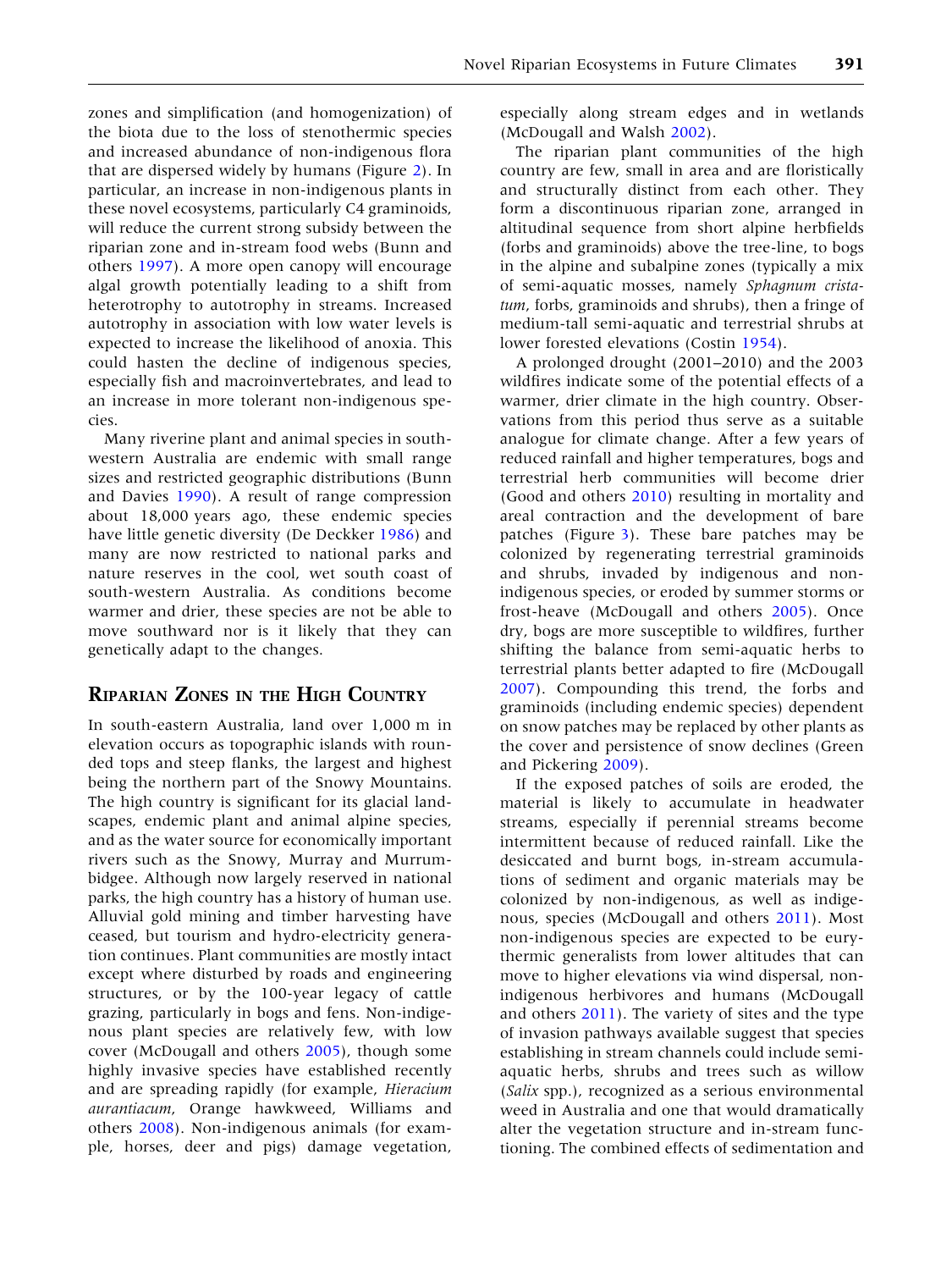<span id="page-10-0"></span>

Figure 3. Conceptual model of ecological responses to projected changes in temperature and rainfall in high country riparian systems. Climate change projections for the high country include warmer temperatures, less annual rainfall (but with an increase in summer), less precipitation as snow, reduced streamflow, loss of spring snowmelt signal, increased drought intensity and increased fire intensity (DECCW [2010](#page-15-0)). The levels of uncertainty assume that no mitigation is in place. Legend as in Figure [1.](#page-6-0)

vegetation change on high country fauna are potentially dramatic: a shift from perennial to intermittent streams and loss of bogs will cause localized and possibly even total extinctions of endemic fish, amphibians, and small mammals, such as galaxids, the northern corroboree frog Pseudophryne pengilleyi and the broad-toothed rat Mastacomys fuscus; in-stream sedimentation is likely to change invertebrate abundance and composition (Figure 3; Harrison and others [2008](#page-16-0)).

Under climate change, these riparian systems are likely to comprise three elements with respect to vegetation: fragments of the current riparian vegetation; replacement of semi-aquatic moss and shrub communities by terrestrial graminoids and shrubs; and the presence of opportunistic semiaquatic herbs, shrubs and possibly even trees in patches of in-stream sediment, analogous to those that develop on fine and coarse sediments of reg-

ulated rivers at lower altitudes. Although smaller in extent and more species-rich than contemporary systems, future riparian ecosystems are likely to become more variable in structure, less distinct and their altitudinal sequence more diffuse.

#### RIPARIAN ZONES IN URBAN MELBOURNE

Urban areas represent one of the most dramatic ways humans can alter ecosystems, especially riparian zones (Groffman and others [2003;](#page-16-0) Meyer and others [2005\)](#page-16-0). Urbanization impacts on riparian zones may exceed those associated with climate change, but it is likely that ecosystem alterations are compounded when they occur simultaneously.

Over half of the world's human population lives in urban areas (United Nations [2010](#page-17-0)) and this proportion will increase in coming decades (Meyer and others [2005](#page-16-0)). Australia is one of the more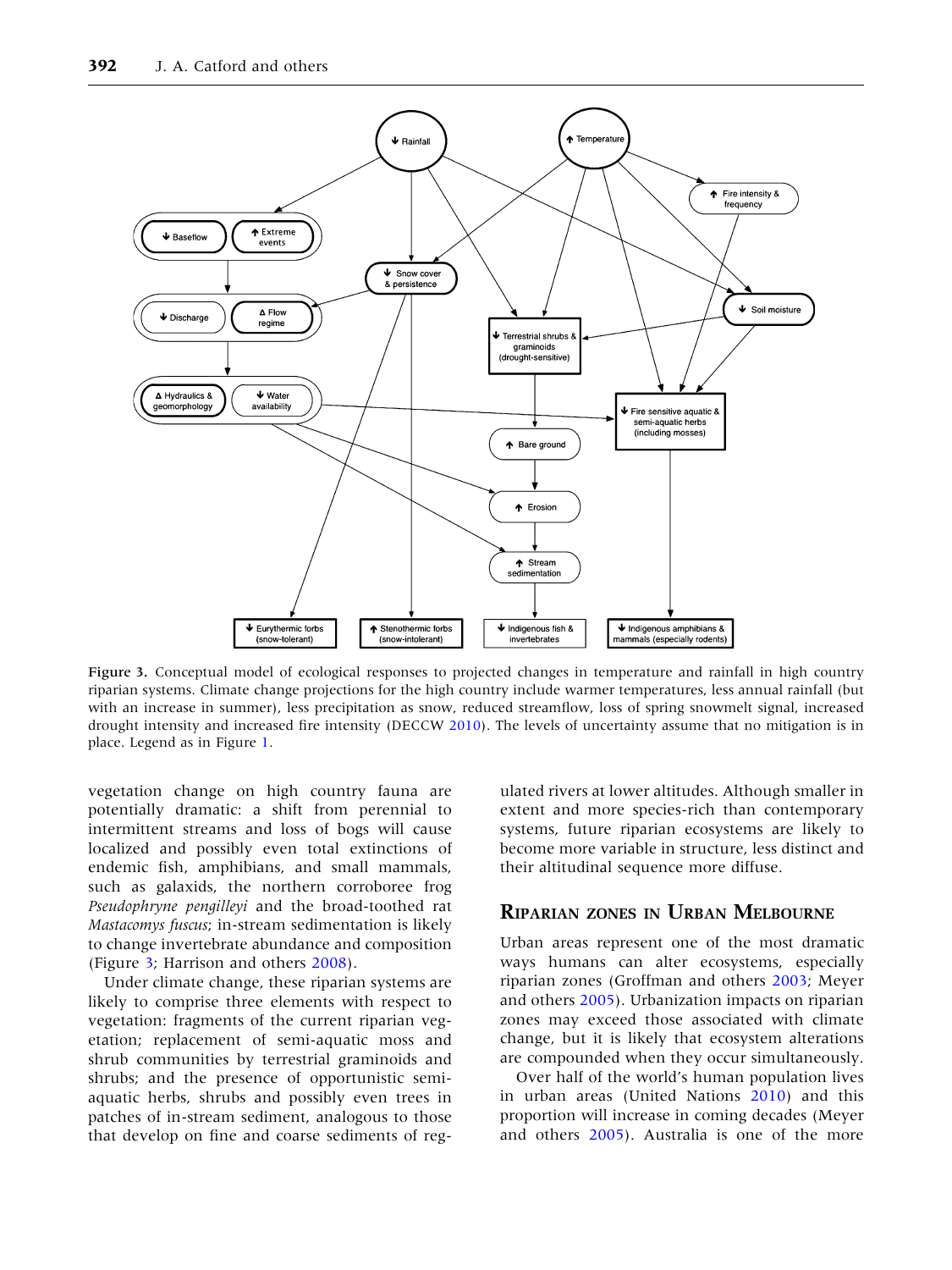urbanized countries in the world, with about 90% of its population residing in cities (United Nations [2010\)](#page-17-0). In south-eastern Australia, over four million people currently reside in Melbourne (Australian Bureau of Statistics [2011](#page-15-0)). Over the period 2001– 2011, this city has seen the largest annual growth of all Australian capital cities with an average increase of over 1,300 people per week (Australian Bureau of Statistics [2011\)](#page-15-0).

Founded in the 1830s, Melbourne experienced rapid growth following the discovery of gold in 1851. This led to wholesale ecosystem changes. River hydrology, hydraulics and geomorphology were altered through a number of processes, including: clearance of streamside vegetation, flattening of hills, draining of wetlands, diversion of streams and rivers (sometimes underground), dam construction and water extraction, conversion of retentive small upland drainage lines into a vast network of hydraulically efficient stormwater pipes, and an increase in impervious (non-porous) surfaces (Leahy and others [2005](#page-17-0); Otto 2005). Although many measures were put in place to reduce flood risk, they actually increased it: removal of vegetation and an increase in hard surfaces accelerated runoff leading to increased flooding (Otto [2005;](#page-17-0) Lake [2008\)](#page-16-0). Melbourne's metropolitan area is now almost entirely served by stormwater drains that bypass riparian zones and thus does not make use of the capacity of riparian zones to ameliorate diffuse runoff pollution (Walsh and others [2001\)](#page-17-0). The hyperconnection of impervious surfaces throughout the catchment to the stream by pipes, the disconnection of rivers from floodplains and alteration of riparian vegetation has severely reduced the ecological quality of Melbourne's streams and rivers (Walsh and others [2001\)](#page-17-0).

Most indigenous riparian plant communities in Melbourne have been eliminated, degraded or reduced to small remnants (though there are exceptions; Walsh and others [2007](#page-17-0)). Together with the loss of many wetlands and direct urban impacts, this has resulted in significant faunal changes (Leahy and others [2005\)](#page-16-0). Substantial changes in riparian flora and fauna also occurred through planned (including willow Salix spp., blackberry Rubus spp., rabbit Oryctolagus cuniculus and fox Vulpes vulpes) and accidental introductions of non-indigenous species (Otto [2005\)](#page-17-0). Collectively, these changes have resulted in novel riparian ecosystems that are expected to be further modified by climate change.

In many ways, potential effects of climate change on riparian systems have a number of similarities with effects of urbanization (Table [2](#page-12-0); Figure [4](#page-14-0)): channel form can be altered through engineering

works or channel incision, which may limit overbank flows and isolate floodplains for long periods; floodplains are fragmented in ways that impede dispersal of terrestrial species along the river corridor; the balance of erosion and sedimentation is outside historic experiences; non-indigenous species can dominate; efficiency of nutrient cycling on floodplains and in channels is low with urban riparian zones acting as sources rather than sinks for nitrate; populations of indigenous plants and animals fail to recruit sufficiently to maintain numbers across the range of age classes; and the diversity of ecological components and processes declines. With a growing human population size, it is likely that Melbourne's urban riparian zones will continue to experience high levels of disturbance and there will be increased demand for water interception and extraction, particularly in response to the drying effects of climate change (Seavy and others [2009\)](#page-17-0). Although reductions in rainfall in pervious catchments will lead to disproportionately greater reductions in runoff, reductions in rainfall and runoff in impervious catchments will be of a similar proportion. As a consequence, by re-engineering stormwater drainage systems to artificially maintain more natural wetting and drying cycles of riparian soils, there is a greater opportunity to buffer some effects of climate change in urban areas (Walsh and others [2005\)](#page-17-0).

Climate change and urbanization act together to amplify system decline. However, provided suitable remnant vegetation occurs and riparian soils experience wetting events, it is likely that urban riparian zones will continue to act as local micro-climate refugia from the warmer, higher density urban areas. As such, riparian ecosystems in urban Melbourne, novel as they may be, have the potential to act as local biodiversity hotspots and wildlife corridors and offer some relief from climate change if managed ''creatively'' (Seavy and others [2009](#page-17-0)).

#### **D**ISCUSSION

The four scenarios highlight the complexity and potential magnitude of climate change impacts on riparian ecosystems in Australia. Each suggests an increase in non-indigenous species, especially C4 graminoids, and a reduction in indigenous diversity. Even if overall diversity changes little, loss of specialization through the decline of specialist species and range expansion of generalist species will lead to homogenization and loss of ecological distinctiveness, as observed elsewhere (Davey and others [2012\)](#page-15-0). The models suggest that changes in precipitation (that is, stream discharge) are likely to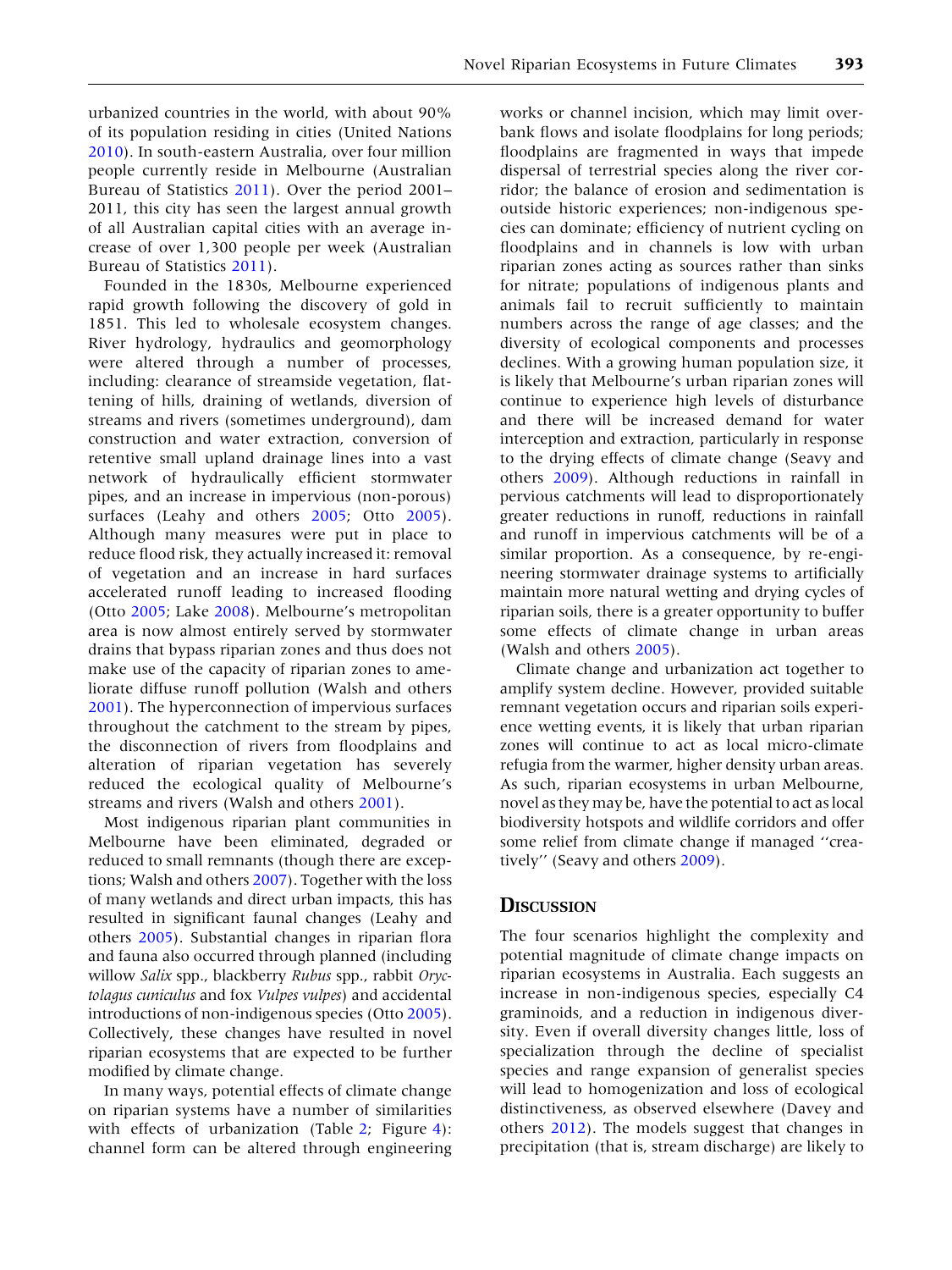| Issue                                                                                                 | Urbanization effect                                                                                                                                                                                                                                                                                                                                                                                                                                                                                                                                                   | Climate change effect                                                                                                                                                                                                                                                                                                                                                                                                                                            |
|-------------------------------------------------------------------------------------------------------|-----------------------------------------------------------------------------------------------------------------------------------------------------------------------------------------------------------------------------------------------------------------------------------------------------------------------------------------------------------------------------------------------------------------------------------------------------------------------------------------------------------------------------------------------------------------------|------------------------------------------------------------------------------------------------------------------------------------------------------------------------------------------------------------------------------------------------------------------------------------------------------------------------------------------------------------------------------------------------------------------------------------------------------------------|
| Disconnection of river<br>from floodplain eco-<br>systems (reduced lat-<br>eral connectivity)         | Reduced frequency of connection in ur-<br>ban environments through building<br>over streams, elevated river banks and<br>walls, incised river channels and con-<br>struction of stormwater drains                                                                                                                                                                                                                                                                                                                                                                     | Reduction in rainfall and runoff reduces<br>frequency, duration and magnitude of<br>overbank flow                                                                                                                                                                                                                                                                                                                                                                |
| Water quality                                                                                         | Degradation of water quality; for exam-<br>ple, increased pollution and contami-<br>nant concentrations from reduced base<br>flows and from rubbish and runoff from<br>roads, industrial land and stormwater                                                                                                                                                                                                                                                                                                                                                          | Reduction in runoff and discharge reduces<br>dilution effect                                                                                                                                                                                                                                                                                                                                                                                                     |
| Hydrology change-<br>s-altered frequency,<br>duration, seasonality,<br>and magnitude of<br>river flow | Increased proportion of impervious sur-<br>faces in a catchment increases the vol-<br>ume of surface runoff and the rate at<br>which it is transferred to streams after a<br>rainfall event ("flashy" hydrograph)<br>Stormwater drains that bypass riparian<br>zones increase the speed at which surface<br>runoff reaches streams<br>High runoff volumes over short periods of<br>time (that is, from rainfall events) can<br>incise urban stream channels which, to-<br>gether with impervious uplands, can lead<br>to lower groundwater levels in riparian<br>zone | Reduced rainfall and increased evaporation<br>reduces magnitude and alters seasonality<br>of runoff<br>Increased frequency and severity of extreme<br>weather events, including severe flooding<br>Altered surface flows<br>Increased frequency and magnitude of ex-<br>treme rainfall events results in increased<br>channel erosion and altered ecosystem pro-<br>cesses                                                                                       |
| Drought                                                                                               | Land clearance and subsequent drying,<br>reductions in soil carbon, increased<br>surface albedo and compaction of soils<br>may give rise to catchments that have<br>increased surface runoff, but less<br>groundwater recharge, reducing the<br>capacity of groundwater to maintain<br>streams during drought                                                                                                                                                                                                                                                         | More frequent and intense droughts                                                                                                                                                                                                                                                                                                                                                                                                                               |
| Species composition<br>and habitat connec-<br>tivity                                                  | Increased fragmentation of remnant veg-<br>etation reduces connectivity and im-<br>pedes dispersal of terrestrial species<br>along river corridors<br>Increased proportion of exotic species<br>Habitat degradation or simplification (for<br>example, altered patterns of nutrient and<br>energy cycling, altered production: respi-<br>ration ratio)                                                                                                                                                                                                                | Altered habitat connectivity, for example,<br>faster drying of ponds due to warmer and<br>drier summers reduces connectivity among<br>wetland systems<br>Prolonged dry periods inhibits biota requiring<br>wetter conditions<br>Smaller patch sizes leads to loss of species<br>richness<br>Disturbances, including climate, beyond an<br>ecosystem's natural range likely to lead to<br>proliferation of disturbance-adapted invasive<br>non-indigenous species |
| Warming                                                                                               | Loss of vegetation (shading and evapo-<br>transpiration) and heat storage capacity<br>of concrete/brick (heat island effect)<br>leads to warmer local temperatures,<br>including in-stream                                                                                                                                                                                                                                                                                                                                                                            | Increased air and surface water temperatures                                                                                                                                                                                                                                                                                                                                                                                                                     |

<span id="page-12-0"></span>Table 2. Comparison of the Effects of Urbanization and Climate Change on Riparian Systems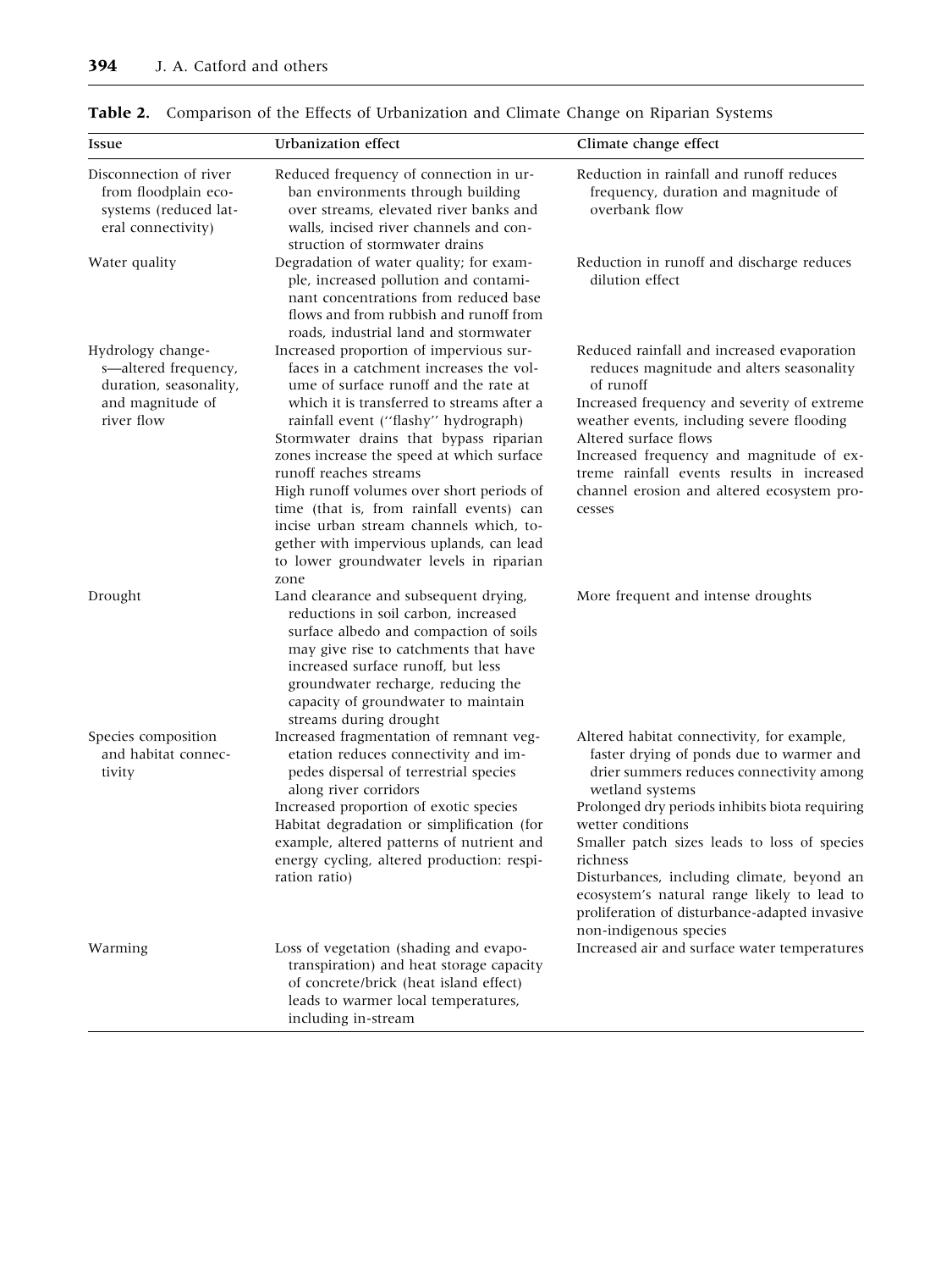| Issue                           | Urbanization effect                                                                                                                                                                                                                | Climate change effect                                                                                                                                                                                                                                           |
|---------------------------------|------------------------------------------------------------------------------------------------------------------------------------------------------------------------------------------------------------------------------------|-----------------------------------------------------------------------------------------------------------------------------------------------------------------------------------------------------------------------------------------------------------------|
| Phenology and distri-<br>bution | Urbanization can facilitate an increase in<br>the distribution and abundance of dis-<br>turbance-tolerant species<br>Heat island effect can influence phenol-<br>ogy, typically by advancing spring events<br>(Lu and others 2006) | Warmer and drier conditions, together with<br>altered rainfall seasonality, influences<br>reproductive timing and species distribu-<br>tions – the direction of the effect depends<br>on the species (Chambers and others 2005;<br>Pachauri and Reisinger 2007) |

Table 2. continued

Information sourced from: Groffman and others ([2003\)](#page-16-0); Walsh and others ([2005\)](#page-17-0); Lake ([2008\)](#page-16-0); Seavy and others ([2009\)](#page-17-0); Davies ([2010\)](#page-15-0); Verdonschot and others [2010](#page-17-0); also see Figure [4.](#page-14-0)

have the largest direct influence on riparian ecosystems overall, with the exception of coastal floodplains that will be affected by sea level rise. We suggest that improving predictions about future rainfall patterns and rainfall-discharge relationships is a key research priority for predicting the magnitude of ecological change in riparian zones. Currently, predictions about rainfall in Australia are generally less certain than temperature projections (Cleugh and others [2011](#page-15-0)). For coastal floodplains, improved digital elevation models are needed to underpin hydrodynamic models so that more accurate predictions can be made about the extent of seawater intrusion.

Changes in flow and increases in temperature were predicted to affect all four ecosystems, but community structures were not predicted to change in the same way or to the same extent. Because they are geographically restricted, riparian ecosystems in the high country and in south-western Australia will be especially susceptible to species extinctions from increases in temperature. Changes in these ecosystems will likely be compounded by their geographic isolation and high levels of endemism as well: without dispersal of similar taxa from similar types of ecosystems and with limited capacity for genetic adaptation, the loss of endemic species will likely herald a marked shift in community structure. In contrast, the recent age of tropical floodplains and the highly dynamic hydrology means that there are few endemic species and much of the fauna undertakes seasonal migration and is highly adapted to dispersal. However, their uniformly low elevation means that massive losses of freshwater habitat will occur rapidly once sea levels exceed a certain threshold. Although human-mediated dispersal of non-indigenous species may partially compensate for loss of indigenous species in the high country and south-western Australia when focusing on total species richness, it is likely that the ''new arrivals'' will be functionally different. In contrast to the other ecosystems, riparian zones in Melbourne have already experienced a high degree of modification through urbanization, so changes resulting from climate change may be relatively negligible.

Although riparian zones, as an ecosystem type, will persist under climate change, we expect that their structure, processes, and ecosystem services will change, at least in part. For instance, fragmentation in southern temperate ecosystems will reduce the role of riparian zones as dispersal corridors, and loss of freshwater wetlands in northern Australia will reduce recreational and economic opportunities associated with hunting and fishing. These changes create complex challenges for management especially if fundamental ecosystem properties vary significantly among the types of novel riparian zones. Anticipating the type of changes likely to occur in the future is essential for the efficacy of long-term environmental management and planning. Knowledge of the key factors that shape ecosystem characteristics—and the extent to which those factors will change in the future—will be instructive in predicting the properties of emerging ecosystems.

#### VALUE AND EXTENSION OF APPROACH

Despite encompassing considerable uncertainty (for example, nature of climate change impacts and ecological responses to these impacts; Hulme [2005](#page-16-0); Koca and others [2006\)](#page-16-0), our predictions illustrate that altering several key abiotic factors may lead to the development of a range of novel ecosystems. By using process models and functional groups, we were able to envisage the potential implications of climate change on the abiotic characteristics and community structure of these riparian ecosystems. Considering the dispersal and genetic constraints of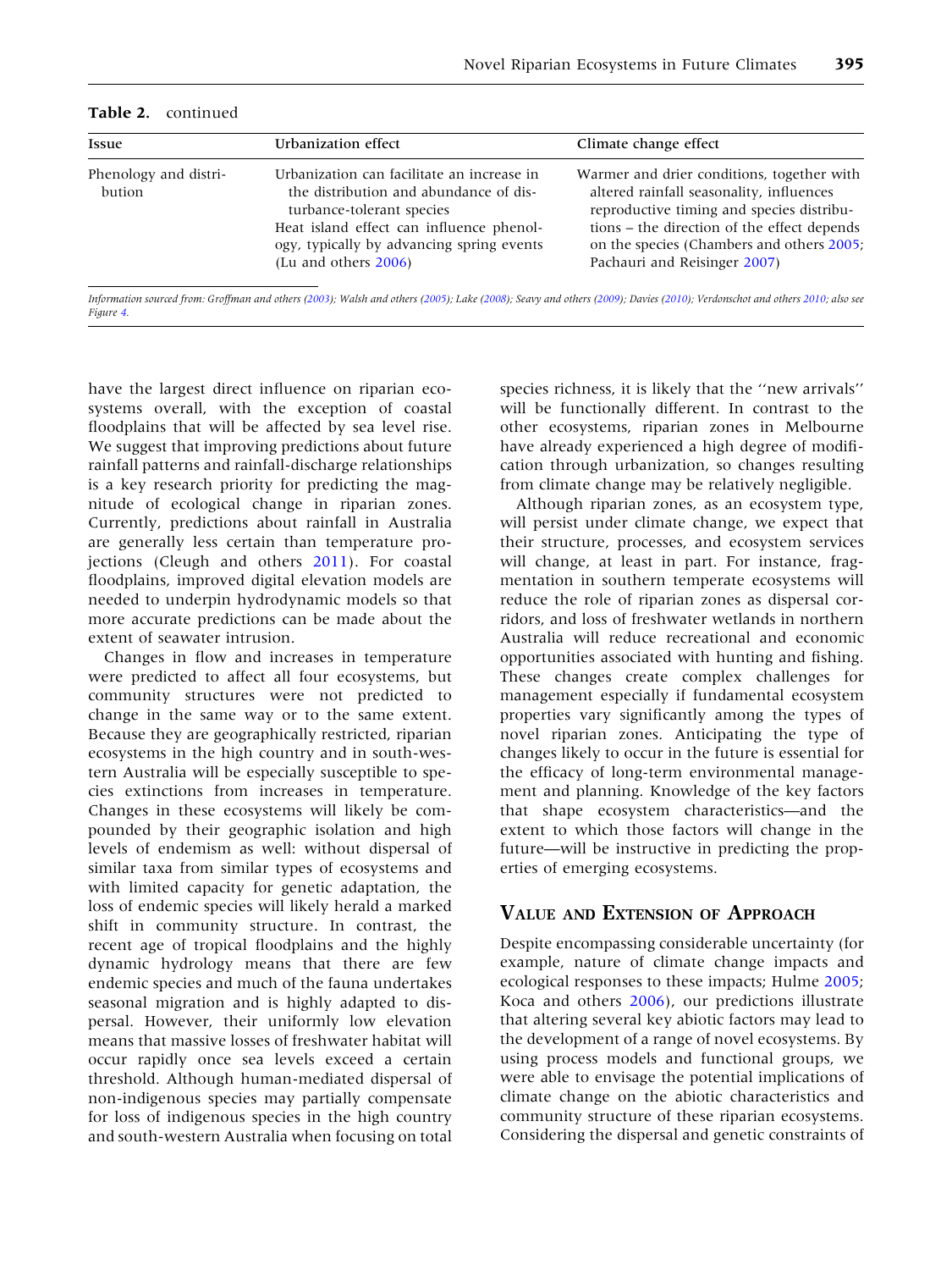<span id="page-14-0"></span>

Figure 4. Conceptual model of ecological responses to projected changes in temperature and rainfall in urban (Melbourne) riparian systems. Climate change projections for Melbourne include warmer temperatures (particularly in summer), decreased annual rainfall (with the strongest signal in winter and spring), reduced streamflow, decreased relative humidity, and increased potential evaporation and solar radiation (CSIRO and Bureau of Meteorology [2007\)](#page-15-0). The levels of uncertainty assume that no additional mitigation strategies are used, that is, system management follows the status quo. Legend as in Figure [1](#page-6-0).

taxa was fundamental to this goal. Comparison with systems that have similar conditions or have experienced similar changes enabled us to assess the likelihood of our predictions. Such comparisons will become more important if quantitative predictions are desired.

To gauge the magnitude of predicted changes and the effectiveness of different management approaches, the models presented here could be further refined by including quantitative relationships. This would facilitate the development of quantitative predictions. Based on analyses of similar issues (Murray and others [2012;](#page-17-0) Rumpff and others [2011\)](#page-17-0), Bayesian belief networks appear to be particularly suitable for including both qualitative and quantitative understanding (Figures [1](#page-6-0), [2](#page-8-0), [3](#page-10-0), 4). Bayesian networks are a type of process

model that are increasingly being used to predict ecological responses to environmental change and management actions (Rumpff and others [2011](#page-17-0)). They take the form of flow charts where the relationships among, and values of, factors are specified. They can include uncertainty about both the understanding and variability of ecosystem responses, which is instructive when making management decisions (McCann and others [2006](#page-16-0)). Data from previous studies can be used to parameterize the models, as can information elicited from experts. By manipulating the value of variables included in the models (for example, altering the magnitude of climate change impacts or altering the adaptation strategies used), the implications of a number of different scenarios on ecosystem structure and function can be rapidly assessed. The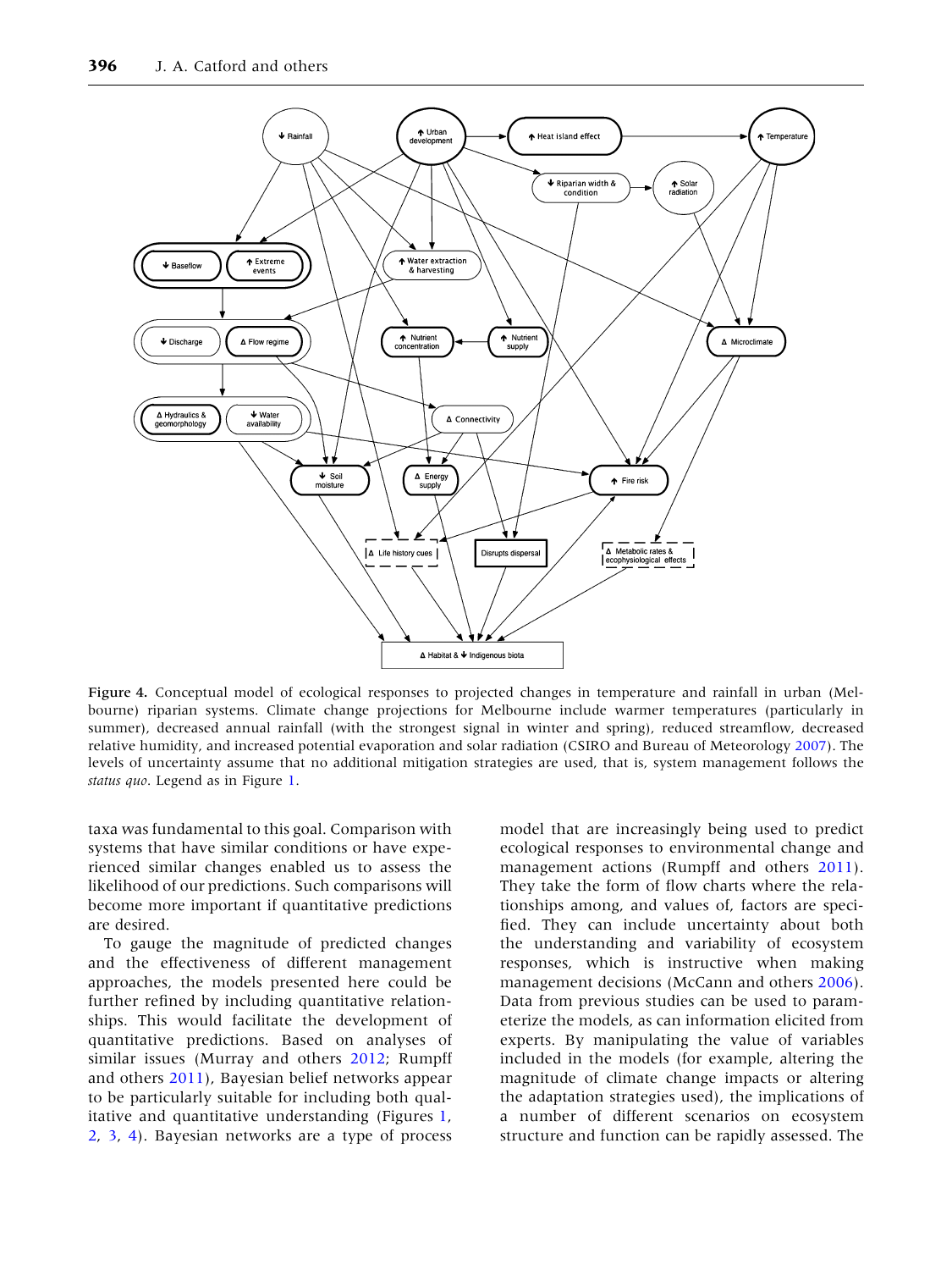<span id="page-15-0"></span>models can be updated as more information becomes available and understanding increases, and the way they operate can be easily communicated to non-experts (McCann and others [2006](#page-16-0)). These attributes make Bayesian networks particularly attractive for use in adaptive management (Rumpff and others [2011](#page-17-0)), which would be a suitable approach for climate change adaptation.

Most conservation activities have focused on conserving particular suites of species in particular locations (Pressey and others [2007;](#page-17-0) Hobbs and others [2009\)](#page-16-0). Such a goal, however, may be unrealistic as ecosystems and their species assemblages change. Instead, it may be more pragmatic to focus on maximizing genetic, species and functional diversity, maintaining the biogeochemical configuration of a system (Seastedt and others [2008\)](#page-17-0) or increasing habitat complexity. The ability to accurately predict the characteristics of future ecosystems is crucial for setting realistic management objectives and represents an exciting area of research.

#### ACKNOWLEDGMENTS

Ideas for this paper were conceived at a ''Riparian Ecosystems under Climate Change'' workshop hosted by the National Climate Change Adaptation Research Facility—Water Resources and Freshwater Biodiversity Network and Terrestrial Biodiversity Network. Thanks to other workshop participants, especially Ugo Arbieu, for comments in the early stages of this paper. Thanks also to Brendan Wintle for insightful comments on a draft manuscript, Chris Walsh for reviewing the Melbourne scenario and an anonymous reviewer for constructive feedback. PD and MD acknowledge the Tropical Rivers and Coastal Knowledge (TRaCK) research consortium and MD also acknowledges support from the NERP North Australian Hub; JAC was partially supported by the ARC Centre of Excellence for Environmental Decisions.

#### REFERENCES

- Australian Bureau of Statistics. 2011. Regional population growth, Australia, 2010–11. [http://www.abs.gov.au/AUSSTATS/abs@.](http://www.abs.gov.au/AUSSTATS/abs@.nsf/Lookup/3218.0Main+Features12010-11?OpenDocument) [nsf/Lookup/3218.0Main+Features12010-11?OpenDocument](http://www.abs.gov.au/AUSSTATS/abs@.nsf/Lookup/3218.0Main+Features12010-11?OpenDocument). Last accessed 23/4/2012.
- Bartolo R, Wasson R, Valentine E, Cleland S, Bayliss P, Winderlich S. 2008. Climate change—the status of climate change research in the Kakadu landscape context. In: Kakadu National Park Landscape Symposia Series 2007–2009. Symposium 1: Landscape Change Overview. Darwin. pp 84–96.
- Bayliss P, Yeomans KM. 1990. Seasonal distribution and abundance of magpie geese, Anseranas semipalmata in the Northern

Territory, and their relationship to habitat, 1983–86. Aust Wildl Res 17:15–38.

- BMT WBM. 2010. Kakadu: vulnerability to climate change impacts. Canberra: Department of Climate Change and Energy Efficiency.
- Bolton GC. 1972. A fine country to starve in. Perth: University of Western Australia Press. 278 pp.
- Bunn SE, Davies PM. 1990. Why is the stream fauna of southwestern Australia so impoverished? Hydrobiologia 194: 169–76.
- Bunn SE, Davies PM. 1992. Community structure of the macroinvertebrate fauna and water chemistry of a salinised river system in south-western Australia. Hydrobiologia 248: 143–60.
- Bunn SE, Davies PM, Kellaway D. 1997. Contributions of sugar cane and invasive pasture grass to the aquatic food web of a tropical lowland stream. Mar Freshw Res 48:173–9.
- Bunn SE, Davies PM, Mosisch TD. 1999. Ecosystem measures of river health and their response to riparian and catchment degradation. Freshw Biol 41:333–45.
- Canning-Clode J, Fowler AE, Byers JE, Carlton JT, Ruiz GM. 2011. 'Caribbean Creep' chills out: climate change and marine invasive species. PLoS One 6:e29657.
- Catford JA, Downes BJ, Gippel CJ, Vesk PA. 2011. Flow regulation reduces native plant cover and facilitates exotic invasion in riparian wetlands. J Appl Ecol 48:432–42.
- Catford JA, Daehler CC, Murphy HT, Sheppard AW, Hardesty BD, Westcott DA, Rejmánek M, Bellingham PJ, Pergl J, Horvitz CC, Hulme PE. 2012. The intermediate disturbance hypothesis and plant invasions: Implications for species richness and management. Perspect Plant Ecol Evol Syst 14:231–41.
- Chambers LE, Hughes L, Weston MA. 2005. Climate change and its effect on Australia's avifauna. Emu 105:1–20.
- Cleugh H, Stafford Smith M, Battaglia M, Graham P. 2011. Climate change: science and solutions for Australia. Collingwood: CSIRO Publishing.
- Cobb SM, Saynor MJ, Eliot M, Eliot I, Hall R. 2007. Saltwater intrusion and mangrove encroachment of coastal wetlands in the Alligator Rivers Region, Northern Territory, Australia. Darwin: Environmental Research Institute of the Supervising Scientist.
- Costin AB. 1954. Ecosystems of the Monaro region of NSW, with special reference to soil erosion. Sydney: Government Printer.
- CSIRO, Bureau of Meteorology. 2007. Climate change in Australia. Canberra: Department of Climate Change and Energy Efficiency [http://www.climatechangeinaustralia.gov.au/tech](http://www.climatechangeinaustralia.gov.au/technical_report.php)[nical\\_report.php.](http://www.climatechangeinaustralia.gov.au/technical_report.php)
- Davey CM, Chamberlain DE, Newson SE, Noble DG, Johnston A. 2012. Rise of the generalists: evidence for climate driven homogenization in avian communities. Glob Ecol Biogeogr 21:568–78.
- Davidson AM, Jennions M, Nicotra AB. 2011. Do invasive species show higher phenotypic plasticity than native species and, if so, is it adaptive? A meta-analysis. Ecol Lett 14:419–31.
- Davies PM. 2010. Climate change implications for river restoration in global biodiversity hotspots. Restor Ecol 18:261–8.
- DECCW. 2010. NSW climate impact profile. The impacts of climate change on the biophysical environment of New South Wales. Sydney: Department of Environment, Climate Change and Water NSW.
- De Deckker P. 1986. What happened to the Australian aquatic biota 18,000 years ago? In: De Deckker P, Williams WD, Eds.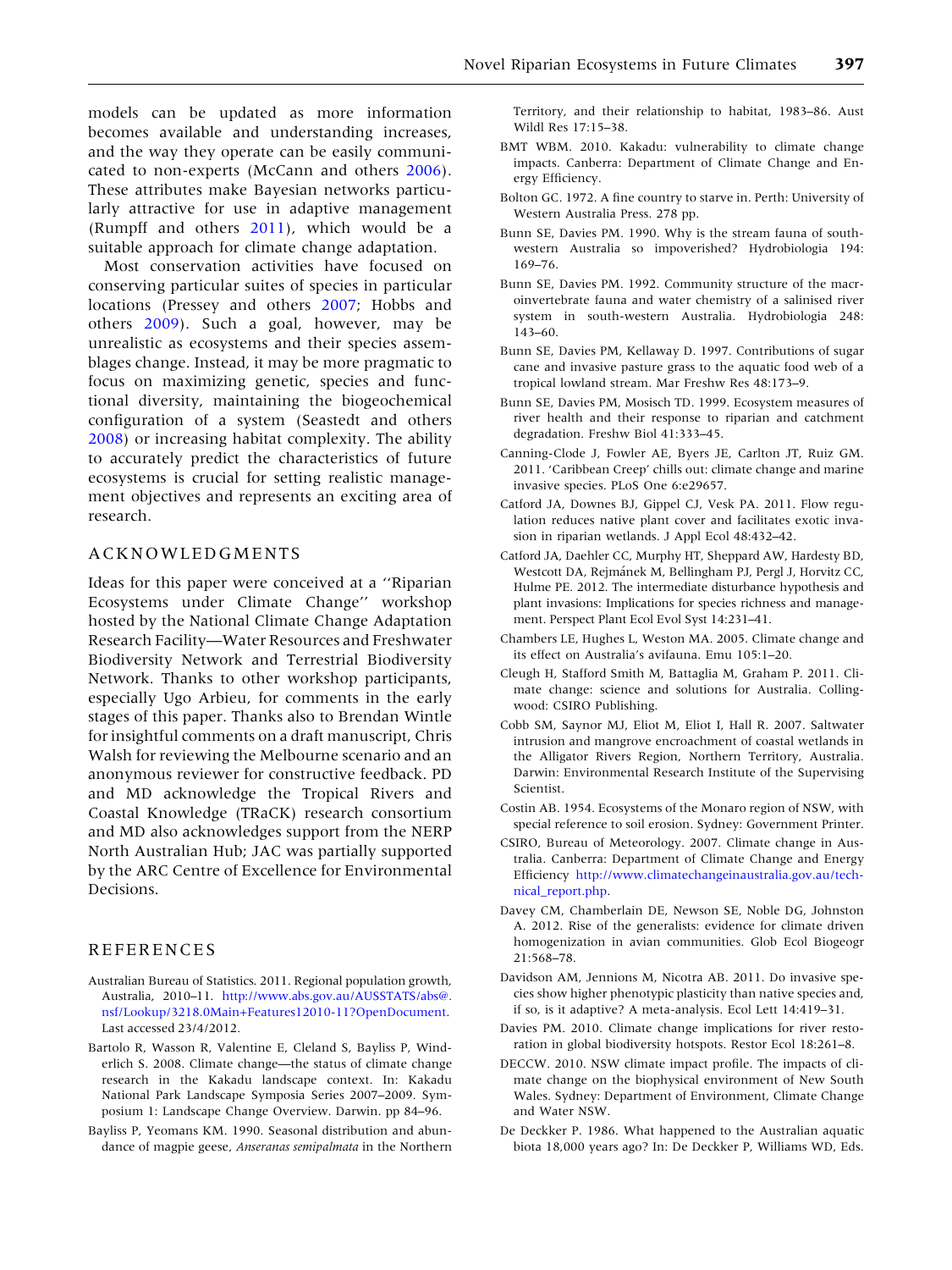<span id="page-16-0"></span>Limnology in Australia. Melbourne: CSIRO Publishing. p 487– 96.

- Delaney R, Fukuda Y, Saalfeld K. 2009. Management program for the Magpie Goose (Anseranas semipalmata) in the Northern Territory of Australia, 2009–2014. Darwin: Northern Territory Department of Natural Resources, Environment, The Arts and Sport.
- Douglas MM, Bunn SE, Davies PM. 2005. River and wetland food webs in Australia's wet–dry tropics: general principles and implications for management. Mar Freshw Res 56:329–42.
- Douglas MM, O'Connor RA. 2003. Effects of the exotic macrophyte, para grass (Urochloa mutica), on benthic and epiphytic macroinvertebrates of a tropical floodplain. Freshw Biol 48:962–71.
- Douglas MM, O'Connor RA. 2004. Weed invasion changes fuel characteristics: Para Grass (Urochloa mutica (Forssk.) T.Q. Nguyen) on a tropical floodplain. Ecol Manag Restor 5:143–5.
- Dukes JS, Chiariello NR, Loarie SR, Field CB. 2011. Strong response of an invasive plant species (Centaurea solstitialis L.) to global environmental changes. Ecol Appl 21:1887–94.
- Elith J, Kearney M, Phillips S. 2010. The art of modelling rangeshifting species. Methods Ecol Evol 1:330–42.
- Ferrier S, Guisan A. 2006. Spatial modelling of biodiversity at the community level. J Appl Ecol 43:393–404.
- Finlayson C, Lowry J, Bellio M, Nou S, Pidgeon R, Walden D, Humphrey C, Fox G. 2006. Biodiversity of the wetlands of the Kakadu Region, northern Australia. Aquatic Sciences-Research Across Boundaries 68:374–99.
- Fukami T, Martijn Bezemer T, Mortimer SR, van der Putten WH. 2005. Species divergence and trait convergence in experimental plant community assembly. Ecol Lett 8:1283–90.
- Good R, Wright G, Whinam J, Hope G. 2010. Restoration of mires of the Australian Alps following the 2003 wildfires. In: Haberle S, Stevenson J, Prebble M, Eds. Altered ecologies: fire, climate and human influences on terrestrial landscapes. Canberra: ANU Press. p 353–62.
- Green K, Pickering CM. 2009. The decline of snowpatches in the Snowy Mountains of Australia: importance of climate warming, variable snow and wind. Arct Antarct Alp Res 41:212–18.
- Groffman PM, Bain DJ, Band LE, Belt KT, Brush GS, Grove JM, Pouyat RV, Yesilonis IC, Zipperer WC. 2003. Down by the riverside: urban riparian ecology. Front Ecol Environ 1: 315–21.
- Hamilton S. 2010. Biogeochemical implications of climate change for tropical rivers and floodplains. Hydrobiologia 657:19–35.
- Harrison ET, Norris RH, Wilkinson SN. 2008. Can an indicator of river health be related to assessments from a catchment scale sediment model? Hydrobiologia 600:48–64.
- Hijmans RJ, Graham CH. 2006. The ability of climate envelope models to predict the effect of climate change on species distributions. Glob Change Biol 12:2272–81.
- Hobbs RJ, Arico S, Aronson J, Baron JS, Bridgewater P, Cramer VA, Epstein PR, Ewel JJ, Klink CA, Lugo AE, Norton D, Ojima D, Richardson DM, Sanderson EW, Valladares F, Vilà M, Zamora R, Zobel M. 2006. Novel ecosystems: theoretical and management aspects of the new ecological world order. Global Ecol Biogeogr 15:1–7.
- Hobbs RJ, Higgs E, Harris JA. 2009. Novel ecosystems: implications for conservation and restoration. Trends Ecol Evol 24:599–605.
- Horton R, Herweijer C, Rosenzweig C, Liu J, Gornitz V, Ruane AC. 2008. Sea level rise projections for current generation CGCMs based on the semi-empirical method. Geophys Res Lett 35:L02715.
- Horwitz P, Bradshaw D, Hopper S, Davies P, Froend P, Bradshaw F. 2008. Hydrological change escalates risk of ecosystem stress in Australia's threatened biodiversity hotspot. J R Soc West Aust 91:1–11.
- Hulme PE. 2005. Adapting to climate change: is there scope for ecological management in the face of a global threat? J Appl Ecol 42:784–94.
- Hulme PE, Pyšek P, Nentwig W, Vilà M. 2009. Will threat of biological invasions unite the European Union? Science 324:40–1.
- Jardine TD, Pusey BJ, Hamilton SK, Pettit NE, Davies PM, Douglas MM, Sinnamon V, Halliday IA, Bunn SE. 2012. Fish mediate high food web connectivity in the lower reaches of a tropical floodplain river. Oecologia 168:829–38.
- Kearney MR, Wintle BA, Porter WP. 2010. Correlative and mechanistic models of species distribution provide congruent forecasts under climate change. Conserv Lett 3:203–13.
- Keith DA, Holman L, Rodoreda S, Lemmon J, Bedward M. 2007. Plant functional types can predict decade-scale changes in fire-prone vegetation. J Ecol 95:1324–37.
- Koca D, Smith B, Sykes M. 2006. Modelling regional climate change effects on potential natural ecosystems in Sweden. Clim Change 78:381–406.
- Lake PS. 2008. Drought, the ''creeping disaster'': effects on aquatic ecosystems. Canberra: Land & Water Australia.
- Leahy PJ, Tibby J, Kershaw AP, Heijnis H, Kershaw JS. 2005. The impact of European settlement on Bolin Billabong, a Yarra River floodplain lake, Melbourne, Australia. River Res Appl 21:131–49.
- Lu P, Yu Q, Liu J, Lee X. 2006. Advance of tree-flowering dates in response to urban climate change. Agric For Meteorol 138:120–31.
- Lucas C, Hennessy K, Mills G, Bathols J. 2007. Bushfire weather in southeast Australia: recent trends and projected climate change impacts. Melbourne: Bushfire Cooperative Research Centre.
- McCann RK, Marcot BG, Ellis R. 2006. Bayesian belief networks: applications in ecology and natural resource management. Can J For Res 36:3053–62.
- McDougall KL, Alexander JM, Haider S, Pauchard A, Walsh NG, Kueffer C. 2011. Alien flora of mountains: global comparisons for the development of local preventive measures against plant invasions. Divers Distrib 17:103–11.
- McDougall KL, Morgan JW, Walsh NG, Williams RJ. 2005. Plant invasions in treeless vegetation of the Australian Alps. Perspect Plant Ecol Evol Syst 7:159–71.
- McDougall KL, Walsh NG. 2002. The flora of Nungar Plain, a treeless sub-alpine frost hollow in Kosciuszko National Park. Cunninghamia 7:601–10.
- McDougall KL. 2007. Grazing and fire in two subalpine peatlands. Aust J Bot 55:42–57.
- Merritt DM, Scott ML, Poff NL, Auble GT, Lytle DA. 2010. Theory, methods and tools for determining environmental flows for riparian vegetation: riparian vegetation-flow response guilds. Freshw Biol 55:206–25.
- Meyer JL, Paul MJ, Taulbee WK. 2005. Stream ecosystem function in urbanizing landscapes. J North Am Benthol Soc 24:602–12.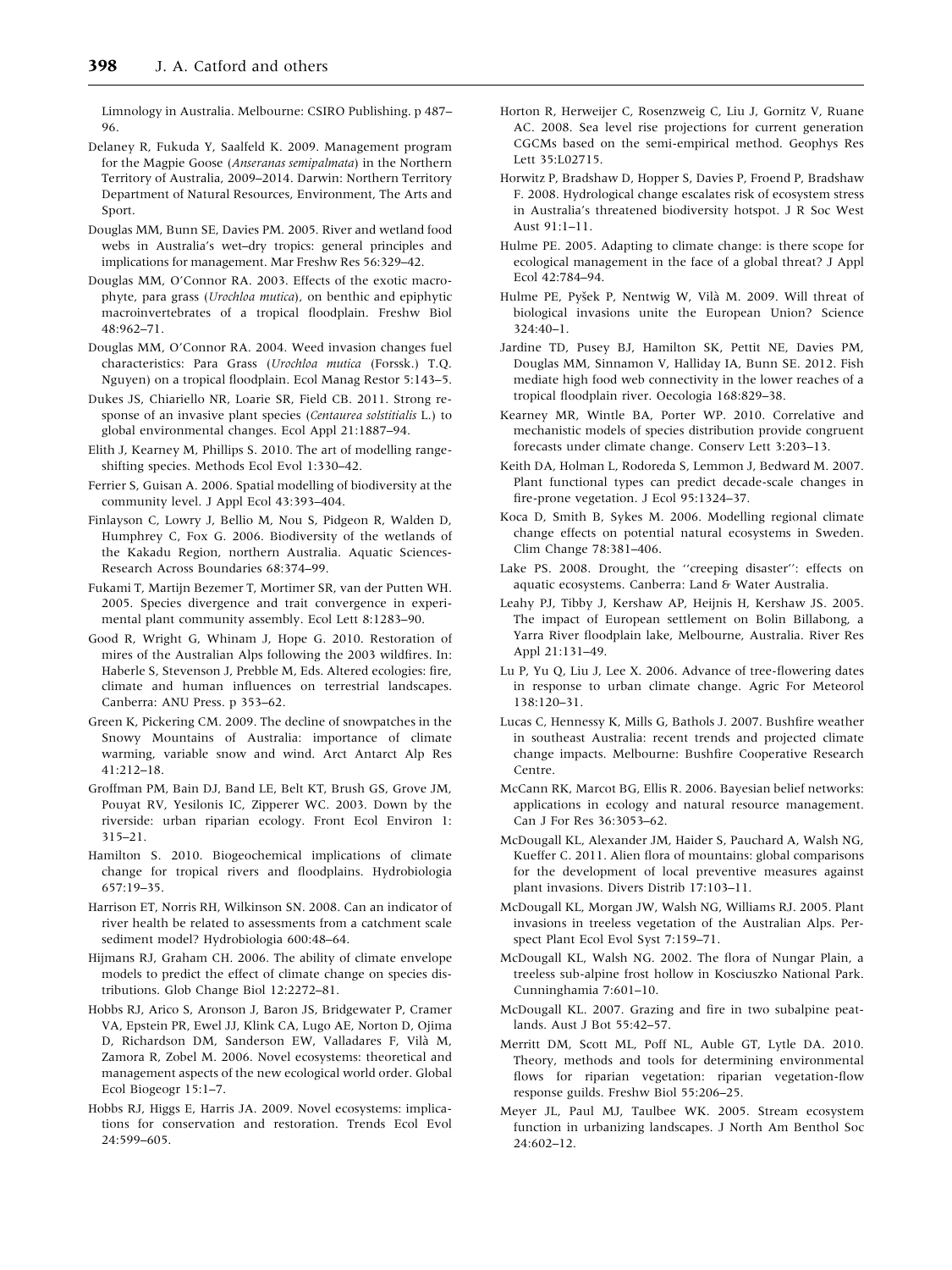- <span id="page-17-0"></span>Morin X, Thuiller W. 2009. Comparing niche- and process-based models to reduce prediction uncertainty in species range shifts under climate change. Ecology 90:1301–13.
- Mulrennan ME, Woodroffe CD. 1998. Saltwater intrusion into the coastal plains of the Lower Mary River, Northern Territory, Australia. J Environ Manage 54:169–88.
- Murray JV, Stokes KE, van Klinken RD. 2012. Predicting the potential distribution of a riparian invasive plant: the effects of changing climate, flood regimes and land-use patterns. Glob Change Biol 18:1738–53.
- Myers N, Mittermeier RA, Mittermeier CG, de Fonseca GAB, Kent J. 2000. Biodiversity hotspots for conservation priorities. Nature (Lond) 403:853–8.
- Naiman RJ, Décamps H. 1997. The ecology of interfaces: riparian zones. Annu Rev Ecol Syst 28:621–58.
- Naiman RJ, Décamps H, McClain ME. 2005. Riparia: ecology, conservation and management of streamside communities. San Diego: Elsevier.
- Nakicenovic N, Alcamo J, Davis G, de Vries B, Fenhann J, Gaffin S, Gregory K, Grubler A, Jung TY, Kram T, Lebre La Rovere E, Michaelis E, Mori S, Morita T, Papper W, Pitcher H, Price L, Riahi K, Roehrl A, Rogner H, Sankovski A, Schlesinger M, Shukla P, Smith S, Swart R, Rooijen SV, Victor N, Dadi Z. 2000. IPCC special report on emissions scenarios. Cambridge: Cambridge University Press.
- Neilson RP, Pitelka LF, Solomon AM, Nathan RAN, Midgley GF, Fragoso JSMV, Lischke H, Thompson KEN. 2005. Forecasting regional to global plant migration in response to climate change. Bioscience 55:749–59.
- O'Donnell J, Gallagher RV, Wilson PD, Downey PO, Hughes L, Leishman MR. 2012. Invasion hotspots for non-native plants in Australia under current and future climates. Glob Change Biol 18:617–29.
- Otto K. 2005. Yarra: a diverting history of Melbourne's Murky River. Melbourne: The Text Publishing Company.
- Pachauri RK, Reisinger A, Eds. 2007. Climate Change 2007: Synthesis Report. Contribution of Working Groups I, II and III to the Fourth Assessment Report of the Intergovernmental Panel on Climate Change. Geneva: IPCC. 104 pp.
- Palmer MA, Liermann CAR, Nilsson C, Flörke M, Alcamo J, Lake PS, Bond N. 2008. Climate change and the world's river basins: anticipating management options. Front Ecol Environ 6:81–9.
- Pearl J. 2009. Causality: models, reasoning, and inference. New York: Cambridge University Press.
- Pettit NE, Froend RH, Davies PM. 2001. Identifying the natural flow regime and the relationship with riparian vegetation for two contrasting western Australian rivers. Regul Rivers Res Manag 17:201–15.
- Petty AM, Werner PA, Lehmann CER, Riley JE, Banfai DS, Elliott LP. 2007. Savanna responses to feral buffalo in Kakadu National Park, Australia. Ecol Monogr 77:441–63.
- Poff NL, Allan JD, Bain MB, Karr JR, Prestegaard KL, Richter BD, Sparks RE, Stromberg JC. 1997. The natural flow regime: a paradigm for river conservation and restoration. Bioscience 47:769–84.
- Pressey RL, Cabeza M, Watts ME, Cowling RM, Wilson KA. 2007. Conservation planning in a changing world. Trends Ecol Evol 22:583–92.
- Pusey BJ, Warfe DM, Townsend SA, Douglas MM, Burrows D, Kennard MK, Close P. 2011. Condition, impacts and threats to aquatic biodiversity. In: Pusey BJ, Ed. Aquatic biodiversity in

northern Australia: patterns, threats and future. Darwin: Charles Darwin University Press.

- Richardson DM, Holmes PM, Esler KJ, Galatowitsch SM, Stromberg JC, Kirkman SP, Pyšek P, Hobbs RJ. 2007. Riparian vegetation: degradation, alien plant invasions, and restoration prospects. Divers Distrib 13:126–39.
- Rumpff L, Duncan DH, Vesk PA, Keith DA, Wintle BA. 2011. State-and-transition modelling for adaptive management of native woodlands. Biol Conserv 144:1224–36.
- Sandel B, Dangremond EM. 2012. Climate change and the invasion of California by grasses. Glob Change Biol 18:277–89.
- Seastedt TR, Hobbs RJ, Suding KN. 2008. Management of novel ecosystems: are novel approaches required? Front Ecol Environ 6:547–53.
- Seavy NE, Gardali T, Golet GH, Griggs FT, Howell CA, Kelsey R, Small SL, Viers JH, Weigand JF. 2009. Why climate change makes riparian restoration more important than ever: recommendations for practice and research. Ecol Restor 27:330–8.
- Stohlgren T, Pyšek P, Kartesz J, Nishino M, Pauchard A, Winter M, Pino J, Richardson D, Wilson J, Murray B, Phillips M, Ming-yang L, Celesti-Grapow L, Font X. 2011. Widespread plant species: natives versus aliens in our changing world. Biol Invasions 13:1931–44.
- Traill LW, Bradshaw CJA, Delean S, Brook BW. 2010. Wetland conservation and sustainable use under global change: a tropical Australian case study using magpie geese. Ecography 33:818–25.
- Trowbridge WB. 2007. The role of stochasticity and priority effects in floodplain restoration. Ecol Appl 17:1312–24.
- United Nations. 2010. World urbanization prospects: the 2009 revision population database. United Nations Population Division.
- Verdonschot PFM, Hering D, Murphy J, Jähning SC, Rose NL, Graf W, Brabec K, Sandin L. 2010. Climate change and the hydrology and morphology of freshwater ecosystems. Kernan M, Battarbee R, Moss B, Eds. Climate change impacts on freshwater ecosystems. Pondicherry: Wiley-Blackwell. p65– 83.
- Villéger S, Blanchet S, Beauchard O, Oberdorff T, Brosse S. 2011. Homogenization patterns of the world's freshwater fish faunas. Proc Nat Acad Sci 108:18003–8.
- Violle C, Navas M-L, Vile D, Kazakou E, Fortunel C, Hummel I, Garnier E. 2007. Let the concept of trait be functional! Oikos 116:882–92.
- Vörösmarty CJ, McIntyre PB, Gessner MO, Dudgeon D, Prusevich A, Green P, Glidden S, Bunn SE, Sullivan CA, Liermann CR, Davies PM. 2010. Global threats to human water security and river biodiversity. Nature 467:555–61.
- Walsh CJ, Roy AH, Feminella JW, Cottingham PD, Groffman PM, Morgan RP. 2005. The urban stream syndrome: current knowledge and the search for a cure. J North Am Benthol Soc 24:706–23.
- Walsh CJ, Sharpe AK, Breen PF, Sonneman JA. 2001. Effects of urbanization on streams of the Melbourne region, Victoria, Australia. I. Benthic macroinvertebrate communities. Freshw Biol 46:535–51.
- Walsh CJ, Waller KA, Gehling J, Nally RM. 2007. Riverine invertebrate assemblages are degraded more by catchment urbanisation than by riparian deforestation. Freshw Biol 52:574–87.
- Walther G-R, Roques A, Hulme PE, Sykes MT, Pyšek P, Kühn I, Zobel M, Bacher S, Botta-Dukát Z, Bugmann H, Czúcz B,